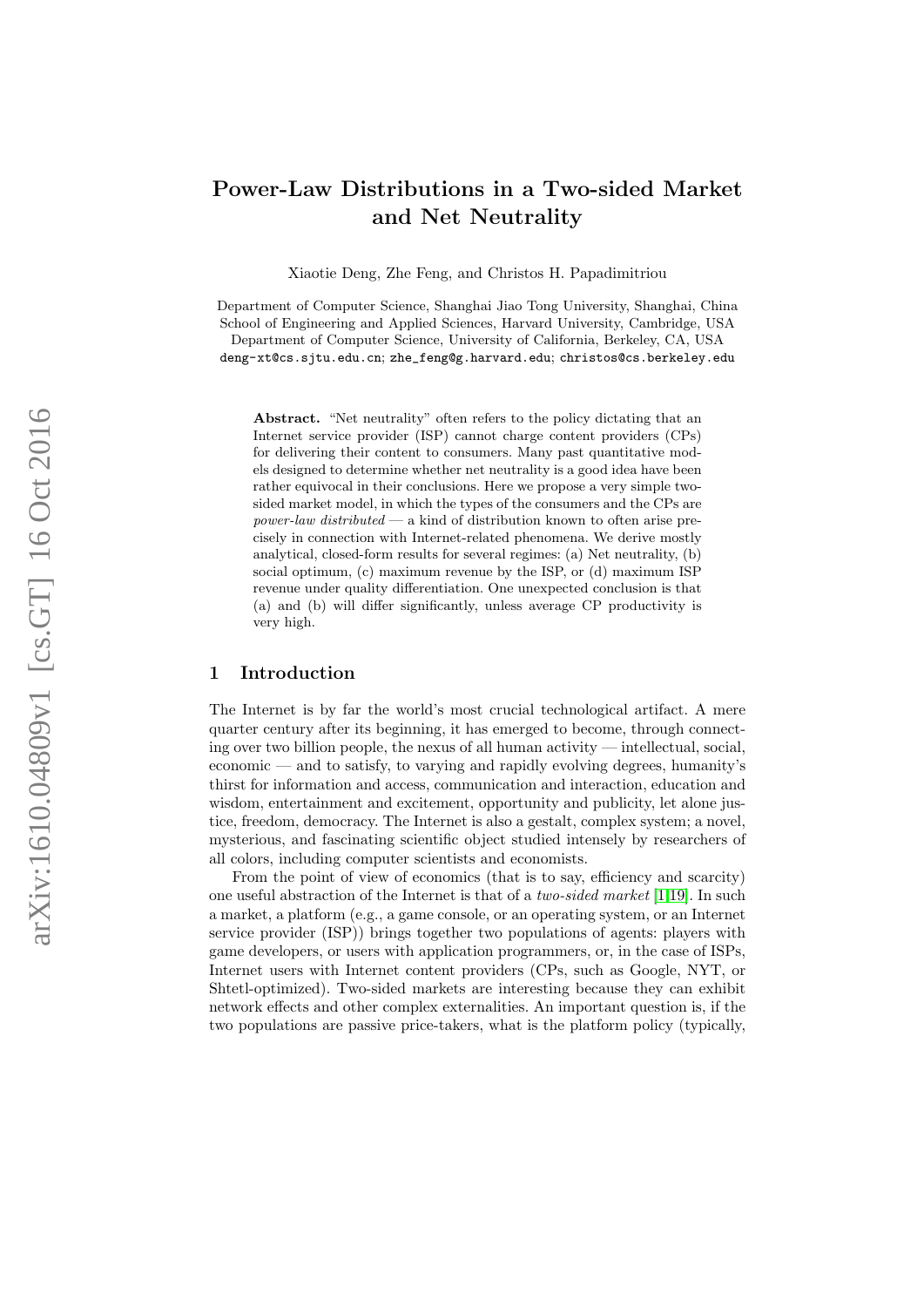pricing for access from both  $sides<sup>1</sup>$  $sides<sup>1</sup>$  $sides<sup>1</sup>$ ) that maximizes platform revenue, and what is the socially optimum policy? Plus, if these two differ substantially, how should the two-sided market be optimally regulated?

In the case of the Internet, this question has been known as the net neutrality debate, see [\[21](#page-13-2)[,8\]](#page-13-3) and the related work section for the complex history and diverse and precarious current status. The term "net neutrality" has been used in many different senses. Most fundamentally, and closest to home, net neutrality is the computer science argument that the end-to-end principle in networking [\[18\]](#page-13-4) implies that ISPs have no access to the content or origin of packets (as such information adds nothing to the network's ability to operate properly). In policy, law, and economics, by "net neutrality" one typically understands two implied consequences of the end-to-end principle, namely that ISPs cannot/should not (a) treat flows differentially depending on the originating CP; or (b) charge CPs for resource use, or for content delivery to consumers.

There is a substantial and growing literature of economic research on net neutrality, and the two subtly different interpretations of the term "net neutrality" (a) and (b) above give rise to divergent threads within it (see the Related Work section). Typically the models include only one ISP (even though interesting analyses of multiple ISPs exist [\[14\]](#page-13-5)) who charges (or does not) the two sides of the market for access, while the utility of the two populations is modeled in a number of different natural ways. Unsurprisingly, there is no definitive answer in the literature to the key question above ("which ISP policy is socially optimal?"), even though interesting points can be made based on such models (more in the related work section).

The model. In this paper we introduce and analyze a new model of two-sided market motivated by the net neutrality problem. Our goals in defining this model have been these:

- $-$  Keep the model very simple, with very few and crisp parameters and assumptions, so that general conclusions can be drawn.
- At the same time, adopt assumptions (e.g. about distributions) compatible with the acknowledged reality of the Internet. Our model is the first to assume that the types of both users and CPs are power-law distributed.

Power law distributions [\[7,](#page-13-6)[13\]](#page-13-7) (see also [\[9\]](#page-13-8) for their use in economic modeling) are simple distributions outside the exponential family, with one parameter (the exponent) typically ranging between 2 and  $3$  — thus, they also serve our goal of parametric parsimony. Even though they had been observed in many places since the early [2](#page-1-1)0th century (in city populations, word frequencies, incomes, etc.<sup>2</sup>), it was the Internet that brought them to the center of technical discourse — indeed

<span id="page-1-0"></span><sup>1</sup> Possibly negative prices: recall that in the first two examples the practice includes subsidies.

<span id="page-1-1"></span><sup>&</sup>lt;sup>2</sup> Power law distributions have been called "the signature of human activity," even though they also appear in life and the cosmos, and they are easy to confuse with the lognormal distribution.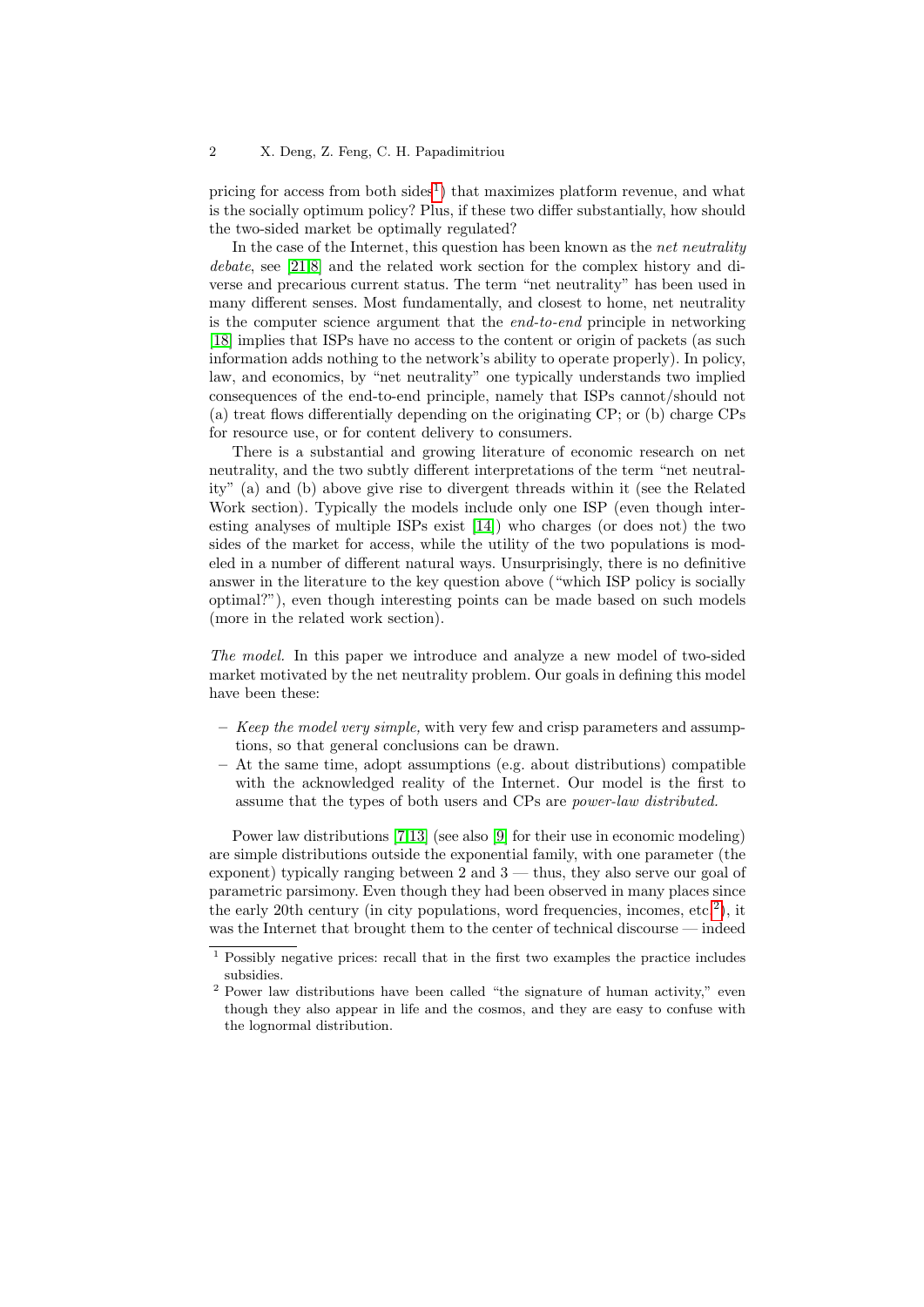it seems almost impossible to understand and model any aspect of the Internet and the web without resorting to these types of distributions. It seems natural to suppose that CP type (capturing the CP's quality, or market share, or size) is so distributed, since power-law distributed firm size is a known characteristic of dynamic industries. It is also natural to accept that consumer types (measuring motivation, interest in the Internet) are power-law distributed  $-$  for example, incomes are distributed this way. Type distributions lie at the basis of our model. The product of consumer type x times CP type  $y$ , times the speed of the net, captures the *matching probability*, the probability that a consumer of type  $x$  will "like" (download content from) a CP of type y. This, together with a simple assumption on network speed (we take it inversely proportional to total traffic) defines the expected utility of both CPs and consumers: For a CP we assume it is proportional to the number of consumers who like it (modeling advertising income, or else popularity) and for a consumer a concave function, such as the square root, of the number of CPs that s/he likes. Finally, in the appendix we also briefly discuss a simple model of quality-of-service differentiation where an ISP charges CPs for using a privileged channel akin to the so-called "Paris metro pricing" [\[16\]](#page-13-9).

Naturally, there are many aspects of this complex problem that we do not model: We do not model ISP costs, and, most importantly for the net neutrality debate, ISP technology and investment. However, our work can inform this crucial aspect of the problem, as our analytical results depend explicitly on the total network capacity. Our model of CP cost is simplistic (we assume that it is, in expectation, proportional to its type), but we have obtained similar results under different assumptions. We assume that there is only one ISP (as does most of the literature); however, our results can be used to solve simple models with many ISPs. And we do not model one of the salient characteristics of the Internet, namely its rapid growth; however, our use of power-law distributions in CP size can be seen as taking into account the exquisitely dynamic nature of the Internet market.

Our results. We derive closed-form analytical results for almost all of the questions raised by our model: For the optimum ISP policy, for the optimum ISP policy under net neutrality, as well as for the ISP policy that maximizes social welfare, but also for comparisons between them; for a few points that are hard to answer analytically, we have very clean computational results.

Our most surprising conclusion is that, in this model, net neutrality is not socially optimal unless CP costs are very small. That is, there is in general a socially optimum price the ISP should charge the CPs, and this price is zero only if a parameter measuring CP costs (essentially, the average inverse productivity in the CP industry) is below a threshold. Regulation is needed for efficiency, requiring the ISP to charge CPs not necessarily zero, as in net neutrality, but the socially optimum price, typically smaller than what the ISP would like to charge.

The question then, for the regime of large CP costs, becomes: among the two suboptimal extremes (net neutrality or ISP revenue maximization), which is the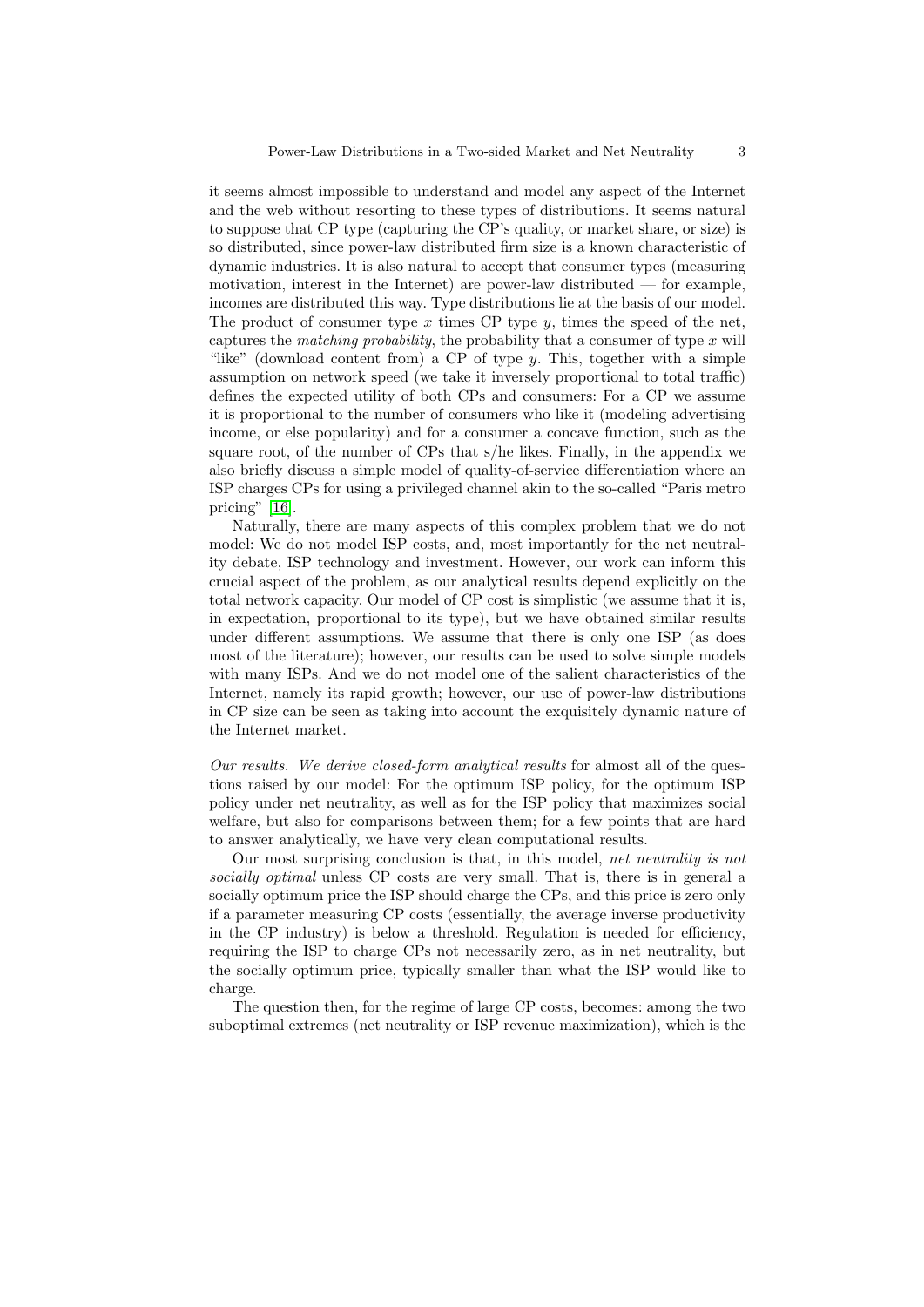more efficient? It turns out that the answer varies (see the computational results in Fig. [1\)](#page-11-0): For CP costs just above the neutrality threshold, net neutrality is better. For larger CP costs, ISP revenue maximization is better. Interestingly, in both cases the differences in social welfare between the three regimes does not seem that great. Overall, our model yields concrete, quantitative, and crisp results for the net neutrality problem, stemming from rather involved analysis, of the kind we believe had not been available in the literature, for a kind of model (consumers and CPs of power-law distributed types) that is arguably especially fit for the problem in hand.

Our results are summarized in Table [1.](#page-3-0) The parameters shown in this table will be mentioned in next section.

|           | $CP \text{ costs } (a)$                                                                                                       | Optimal CP fee $(b_{opt})$                                                                                                                 | Optimal                                                                  |
|-----------|-------------------------------------------------------------------------------------------------------------------------------|--------------------------------------------------------------------------------------------------------------------------------------------|--------------------------------------------------------------------------|
|           |                                                                                                                               |                                                                                                                                            | membership fee $(c_{opt})$                                               |
| Max-Rev   | $a > \frac{\lambda}{2} \frac{x_0^{2-\gamma}}{x_0-2}$                                                                          | $\boldsymbol{a}$                                                                                                                           | 0                                                                        |
| $(c=0)$   | $0 \le a \le \frac{\lambda}{2} \frac{x_0^{2-\gamma}}{\gamma-2}$                                                               | $\frac{\lambda}{\gamma-2}x_0^{2-\gamma}-a$                                                                                                 | 0                                                                        |
| $Max-Rev$ | $a\leq \frac{1}{2}(\frac{\gamma-2}{\gamma-1}\phi'(\bar{Y}x_0)+\lambda)\bar{X}$                                                | $\frac{\lambda}{\gamma-2}x_0^{2-\gamma}-a$                                                                                                 | $\phi(\frac{1}{\beta-2}y_0^{2-\beta}x_0)$                                |
| (c > 0)   | $a > \frac{1}{2}(\frac{\gamma-2}{\gamma-1}\phi'(\bar{Y}x_0) + \lambda)\bar{X}$                                                | $\left(\frac{2\lambda}{\frac{\gamma-1}{\gamma-2}\phi'(\sqrt{\bar{Y}}\frac{1}{\beta-2}y^{*2-\beta}x_0)+\lambda}\right)$<br>$-1$ )a          | $\phi(\sqrt{Y}\frac{1}{\beta-2}y^{*2-\beta}x_0)$                         |
|           | Socially $a \leq \frac{1}{2} \left( \int_{x_0}^{\infty} \phi'(x \overline{Y}) x^{1-\gamma} dx + \lambda \overline{X} \right)$ | $\leq \frac{\lambda}{\gamma-2}x_0^{2-\gamma}-a$                                                                                            | $\leq \phi(\sqrt{Y} \frac{1}{\beta-2} \widehat{y}^{2-\beta} x_0)$        |
|           | Optimum $a \frac{1}{2} (\int_{x_0}^{\infty} \phi'(x \overline{Y}) x^{1-\gamma} dx + \lambda \overline{X})$                    | $\Big(\frac{2\lambda}{\frac{1}{\bar{x}}\int_{x_0}^{\infty}\phi'(\sqrt{\bar{Y}}\frac{1}{\beta-2}\hat{y}^{2-\beta}x)x^{1-\gamma}dx+\lambda}$ | $1)a\Big \leq \phi(\sqrt{\bar{Y}\frac{1}{\beta-2}\hat{y}^{2-\beta}}x_0)$ |

<span id="page-3-0"></span>Table 1. Summary of results

#### Related Work

For aspects of policy, law, and history of the subject see [\[8](#page-13-3)[,17,](#page-13-10)[20,](#page-13-11)[21\]](#page-13-2). [\[12\]](#page-13-12) is an eloquent advocacy of net neutrality backed by modest quantitative argument, while [\[2\]](#page-13-13) is an exploration of possible business models in the CP industry and the ways they affect the net neutrality issue; the model involves only one CP. [\[5\]](#page-13-14) propose a sophisticated and realistic model of CP-consumer interaction, but the complexity of their model prevents definite conclusions about net neutrality; an important monotonicity principle is shown, stating that social welfare is always coterminous with the total content transmitted through the network. In earlier work [\[6\]](#page-13-15), a simple model in a similar spirit to ours was proposed, albeit with CP and consumer types uniformly distributed. Their results are dependent on parameter value ranges, with CP costs playing an important role, as they do in our results. In the model of [\[14\]](#page-13-5) there are many regional monopolist ISPs, and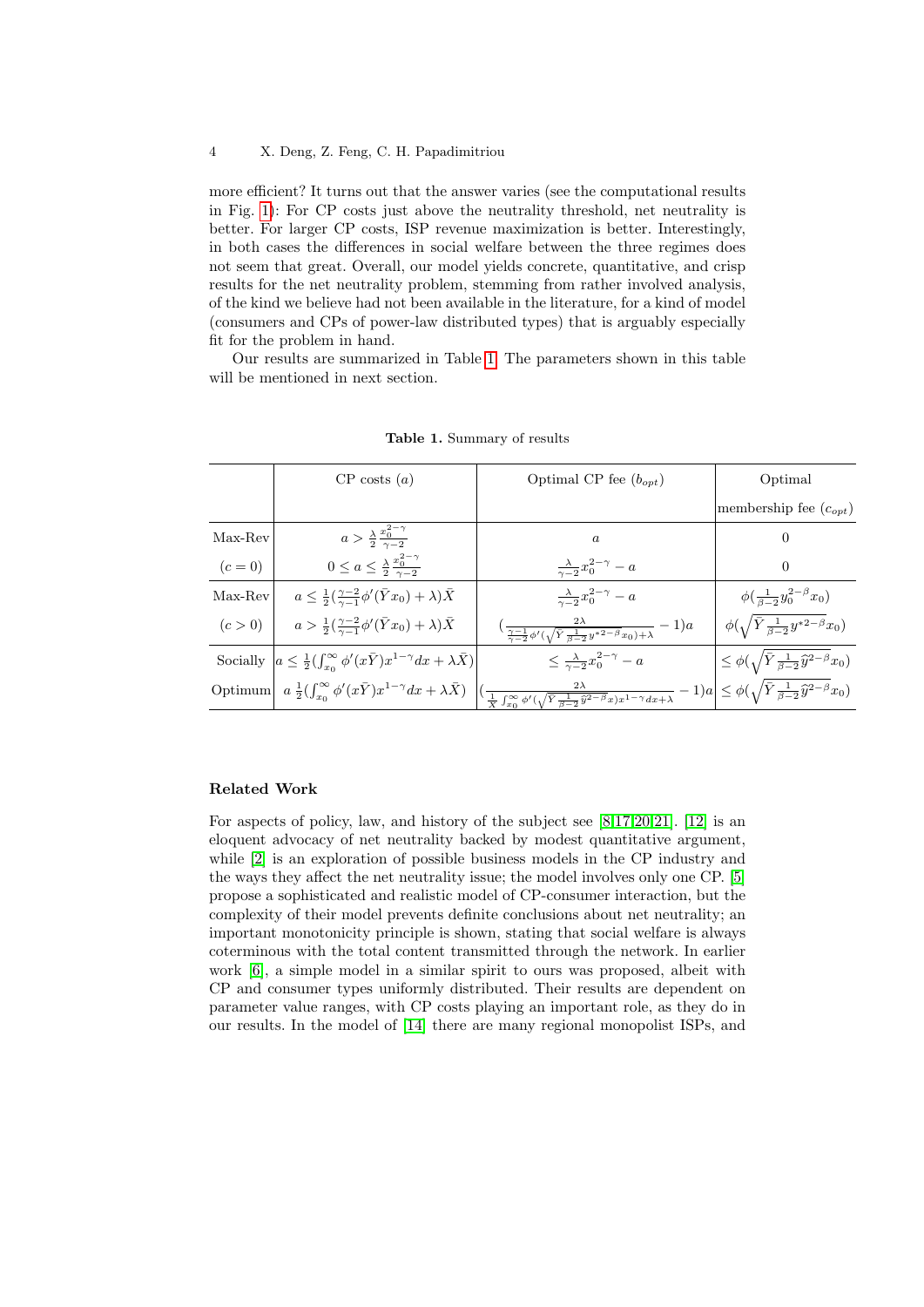deviation from net neutrality leads in a tragedy in the commons situation (the commons being the CP industry). The effect and nature of competition among ISPs is taken on in [\[10\]](#page-13-16), through a mostly qualitative analysis.

Net neutrality as differentiation in quality of service has also been addressed in the economic literature. In [\[3,](#page-13-17)[4\]](#page-13-18) consumers are connected to two CPs through a single ISP running a network with realistic (i.e., informed by queueing theory) delays, and two levels of service (a fast lane sold through bidding in [\[4\]](#page-13-18), a priority service in [\[3\]](#page-13-17)), and the two CPs choose level of service according to their profitability. In contrast, [\[11\]](#page-13-19) models CPs by their tolerance of network delays. Finally, [\[15\]](#page-13-20) model the network as a sophisticated extensive-form game, in which CPs, ISPs, and consumers interact by setting prices and choosing services; they conclude that net neutrality prevails in several environments, for example in the presence of priority lanes.

#### 2 The Model

In our basic model an ISP delivers the content of CPs to a population of consumers:

- $-$  The consumers are modeled as a continuum of values for the *consumer type*  $X$ , intuitively, a measure of the value this particular consumer receives from browsing the Internet. Importantly we assume that  $X$  is power-law distributed, that is, the density function is  $p_{\gamma}(x) = x^{-\gamma}$  for  $x \geq x_0$ , where  $x_0 = \left(\frac{1}{\gamma-1}\right)^{\frac{1}{\gamma-1}}$  is the minimum type. We denote the expectation of X by  $\bar{X} = \frac{1}{\gamma - 2} (\frac{1}{\gamma - 1})^{\frac{2 - \gamma}{\gamma - 1}}.$
- Similarly, each CP has a type Y with density function  $p_\beta(y) = y$ −β for all  $y \ge y_0 = \left(\frac{1}{\beta-1}\right)^{\frac{1}{\beta-1}},$  a measure of the CPs quality, or size. Again,  $\bar{Y} =$  $\frac{1}{\beta-2} \left( \frac{1}{\beta-1} \right)^{\frac{2-\beta}{\beta-1}}$ .
- Bandwidth and speed: The ISP provides bandwidth  $B(B)$  is taken to be one for simplicity, even though our results can be rewritten as functions also of B, for the study of issues of investment and technology innovation by the ISP). The speed of the network is then a decreasing function of the total traffic T, denoted  $Sp(T)$ , specified next.
- Calculation of T. Crucially, we assume that the infinitesimal contribution to traffic by consumers of type<sup>[3](#page-4-0)</sup> x and CPs of type y, or equivalently, the intensity with which a consumer of type  $x$  will like and download the content of a CP of type  $y$ , is proportional to the product of the three magnitudes  $x$ , y, and  $Sp(T)$  (times  $dx \cdot dy$ , of course). Therefore, the total traffic is

$$
T = \int_{x_t}^{\infty} \int_{y_t}^{\infty} Sp(T)xy p_{\gamma}(x) p_{\beta}(y) dx dy
$$

Here  $x_t$  and  $y_t$  are the key parameters sought by our analysis, namely the minimum types of consumers and CPs respectively that participate in the

<span id="page-4-0"></span><sup>&</sup>lt;sup>3</sup> More formally, of types between x and  $x + dx$ , etc.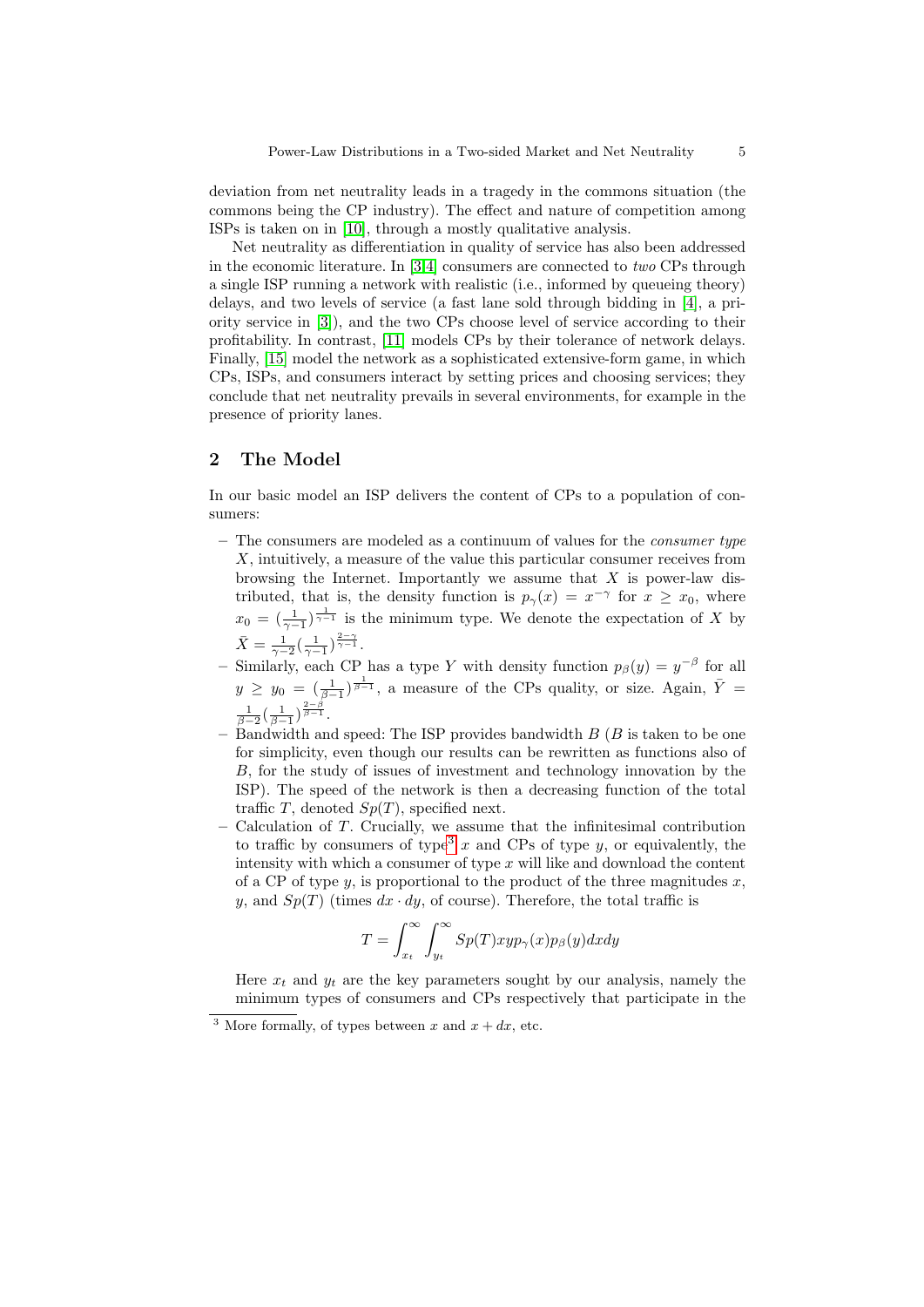market (do not drop out), given the charges imposed by the ISP. The maximum traffic  $T_0$  occurs when  $x_t = x_0$  and  $y_t = y_0$ . We use the relative speed function  $Sp(T) = \frac{T_0}{T}$ . Thus,

$$
T_0 = \int_{x_0}^{\infty} \int_{y_0}^{\infty} x y p_{\gamma}(x) p_{\beta}(y) dx dy = \int_{x_0}^{\infty} x^{1-\gamma} dx \int_{y_0}^{\infty} y^{1-\beta} dy = \overline{X} \overline{Y}
$$

Since T only depends on  $x_t, y_t$ ,

$$
T = \sqrt{\int_{x_t}^{\infty} \int_{y_t}^{\infty} T_0 x y p_{\gamma}(x) p_{\beta}(y) dx dy} = \sqrt{\bar{X} \bar{Y} \int_{x_t}^{\infty} x^{1-\gamma} dx \int_{y_t}^{\infty} y^{1-\beta} dy}
$$

– Utility functions.

• The utility of a user of type x is assumed to be  $\phi(N_x)-c$ , where  $N_x$  is the expected number of content providers this user likes,  $c$  is the membership fee imposed on users by the ISP (independent of the traffic), and  $\phi(r)$  is a concave function such as  $\sqrt{r}$ . Therefore, the utility function for a user of type  $x$  is

$$
\phi(\int_{y_t}^{\infty} \frac{T_0}{T} xy^{1-\beta} dy) - c
$$

- Finally, we assume that the utility function of a content provider of type y is  $\lambda N_y - by - ay$  where
	- $*$   $\lambda$  is a needed "exchange rate" between the utility of consumers and that of CPs;
	- $* N_y$  is the expected number of consumers who like this content provider — notice that we assume advertising income to be proportional to the number of users;
	- ∗ ay is the expected costs of a content provider of type y;
	- ∗ by is the payment that the content provider needs to pay to the platform. Notice here a simplifying modeling maneuver: While we would like to make the CP's payment a linear function of the traffic originating from it, which is roughly  $N_y$ , we make it instead a linear function of its quality y, which is proportional to  $N_y$ .

Thus, the utility function of a content provider with quality  $y$  is as follows:

$$
\lambda \int_{x_t}^{\infty} \frac{T_0}{T} x^{1-\gamma} y dx - by - ay
$$

– Revenue of the ISP, from charges imposed on consumers and CPs:

$$
\mathcal{R} = c \int_{x_t}^{\infty} x^{-\gamma} dx + b \int_{y_t}^{\infty} y \times y^{-\beta} dy = c \int_{x_t}^{\infty} x^{-\gamma} dx + b \int_{y_t}^{\infty} y^{1-\beta} dy,
$$

– Thus, the parameters of our model are these: power-law exponents  $\gamma$  and  $\beta$ ; the consumer concave function  $\phi$ ; and the CP utility parameters a (expected cost per unit of size) and  $\lambda$ . The decision variables are b and c (the prices charged).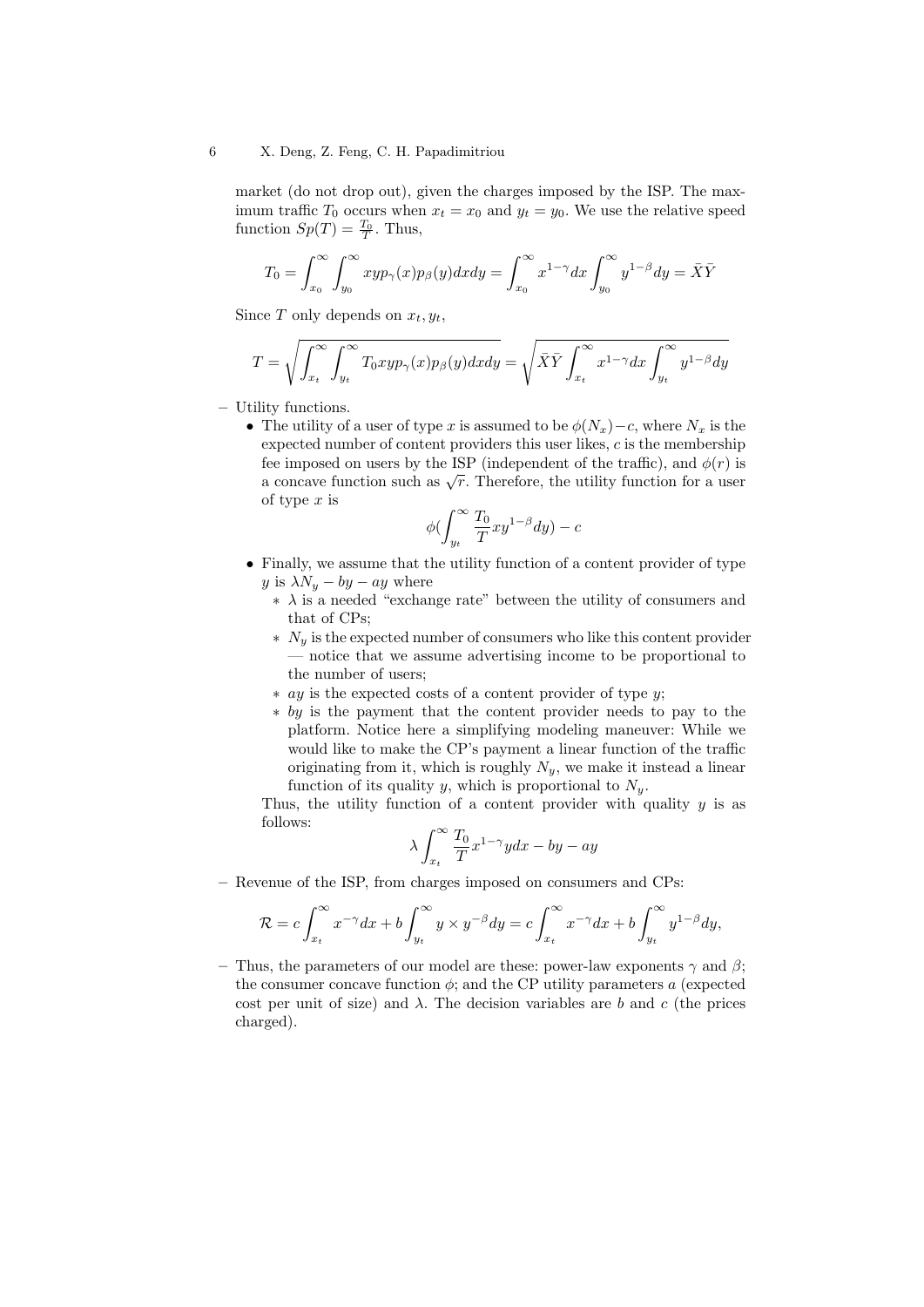#### 3 Revenue Maximization

We calculate the optimum prices for the ISP to charge the two sides of the market. For technical reasons we start by finding the optimum  $b$  (CP fee) when  $c = 0$  (this is Theorem 1), and then proceed to the general case (Theorem 2). The proofs are in the Appendix [A.](#page-14-0)

**Theorem 1.** If  $c = 0$ , the optimal pricing strategy is

$$
b_{opt} = \begin{cases} a & a > \frac{\lambda}{2} \frac{x_0^{2-\gamma}}{\gamma - 2} \\ \frac{\lambda}{\gamma - 2} x_0^{2-\gamma} - a & 0 \le a \le \frac{\lambda}{2} \frac{x_0^{2-\gamma}}{\gamma - 2} \end{cases}
$$

<span id="page-6-1"></span>**Theorem 2.** If  $c > 0, a \ge 0$  and  $\phi(\cdot)$  is a positive increasing concave function, the optimal pricing strategy is

$$
- If a \leq \frac{1}{2} \left( \frac{\gamma - 2}{\gamma - 1} \phi'(\bar{Y}x_0) + \lambda \right) \bar{X},
$$
  

$$
\begin{cases} \nb_{opt} = \frac{\lambda}{\gamma - 2} x_0^{2 - \gamma} - a \\ c_{opt} = \phi \left( \frac{1}{\beta - 2} y_0^{2 - \beta} x_0 \right) \end{cases}
$$
  

$$
- If a > \frac{1}{2} \left( \frac{\gamma - 2}{\gamma - 1} \phi'(\bar{Y}x_0) + \lambda \right) \bar{X},
$$
  

$$
\begin{cases} \nb_{opt} = \left( \frac{2\lambda}{\gamma - 2} \phi'(\sqrt{\bar{Y}x_0}) + \lambda \right) - 1 \right) a \\ c_{opt} = \phi \left( \sqrt{\bar{Y}x_0} \right) \end{cases}
$$

where  $y^*$  is the solution of  $y_t$  which satisfies the following equation:

$$
a - \frac{1}{2} \left(\frac{\gamma - 2}{\gamma - 1} \phi' \left( \frac{\sqrt{T_0} \sqrt{\int_{y_t}^{\infty} y^{1 - \beta} dy}}{\sqrt{\int_{x_0}^{\infty} x^{1 - \gamma} dx}} x_0 \right) + \lambda \right) \frac{\sqrt{T_0} \sqrt{\int_{x_0}^{\infty} x^{1 - \gamma} dx}}{\sqrt{\int_{y_t}^{\infty} y^{1 - \beta} dy}} = 0
$$

#### 4 Socially optimum pricing

While excluding consumers is obviously inefficient, rather surprisingly including all CPs may not be socially optimal. The intuitive reason is that low quality CPs clutter the Internet and incur large costs without adding enough value. Again we must determine the optimal  $x_t$  and  $y_t$ , and the corresponding b and c. Let S denote the social welfare. We have:

<span id="page-6-0"></span>
$$
S = \int_{x_t}^{\infty} v(x)x^{-\gamma}dx + \int_{y_t}^{\infty} v(y)y^{-\beta}dy - a \int_{y_t}^{\infty} y^{1-\beta}dy \tag{1}
$$

where

$$
v(x) = \phi \left(\int_{y_t}^{\infty} \frac{T_0}{T} y^{1-\beta} x dy\right) = \phi \left(\frac{\sqrt{T_0 \int_{y_t}^{\infty} y^{1-\beta} dy}}{\sqrt{\int_{x_t}^{\infty} x^{1-\gamma} dx}} x\right)
$$
(2)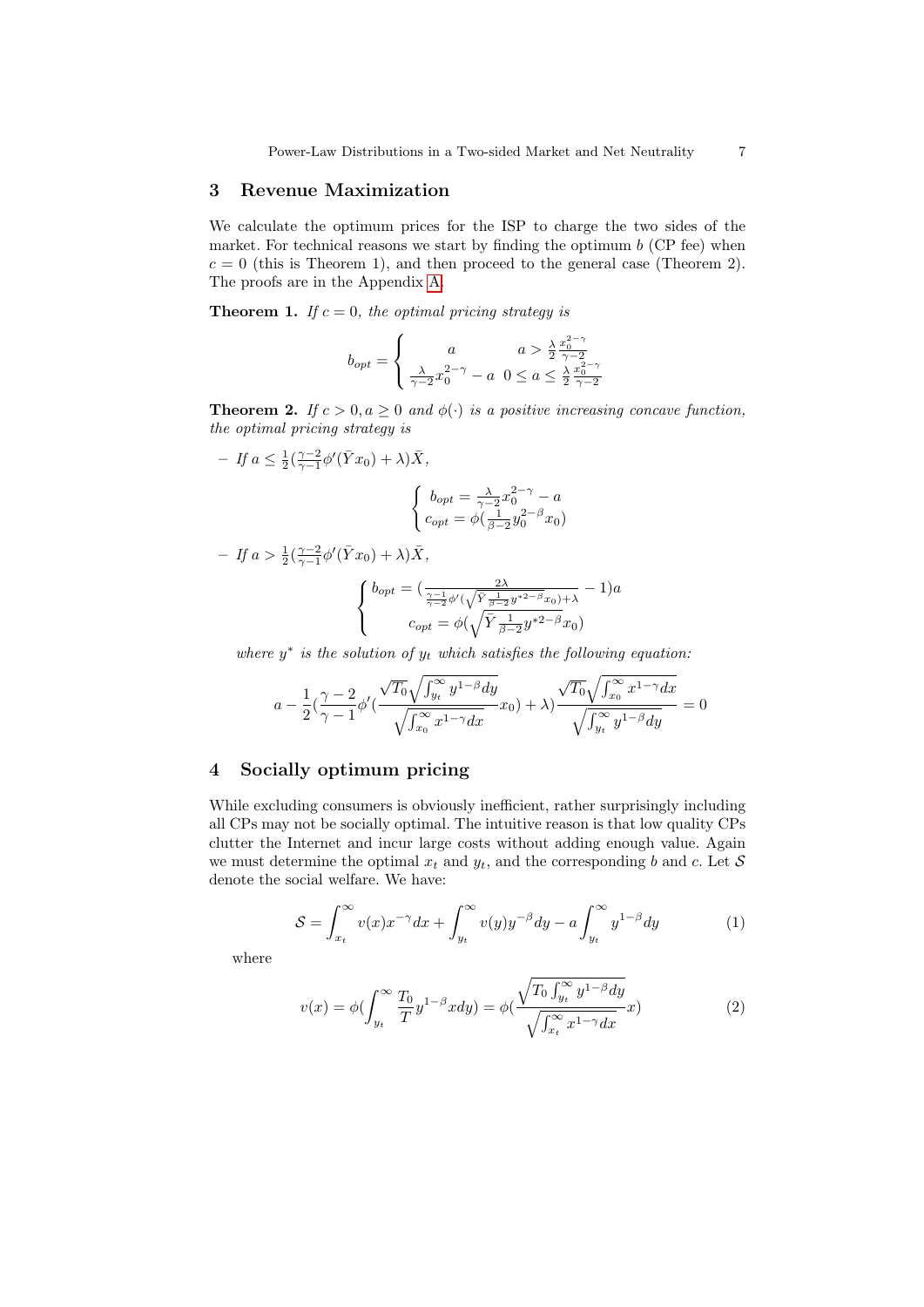and

$$
v(y) = \lambda \int_{x_t}^{\infty} \frac{T_0}{T} x^{1-\gamma} y dx = \lambda \frac{\sqrt{T_0 \int_{x_t}^{\infty} x^{1-\gamma} dx}}{\sqrt{\int_{y_t}^{\infty} y^{1-\beta} dy}} y
$$
(3)

Plugging these two equation above into Eq. [1,](#page-6-0) we get

$$
\mathcal{S} = \int_{x_t}^{\infty} \phi \left( \frac{\sqrt{T_0 \int_{y_t}^{\infty} y^{1-\beta} dy}}{\sqrt{\int_{x_t}^{\infty} x^{1-\gamma} dx}} x \right) x^{-\gamma} dx + \lambda \sqrt{T_0} \sqrt{\int_{x_t}^{\infty} x^{1-\gamma} dx} \sqrt{\int_{y_t}^{\infty} y^{1-\beta} dy} - a \int_{y_t}^{\infty} y^{1-\beta} dy
$$

We can prove the following.

**Theorem 3.** To maximize the social welfare, the optimal  $x_t = x_0$ , while the  $optimal$   $y_t$  satisfies the following

$$
y_t = \begin{cases} y_0 & \text{if } a \leq \frac{1}{2} \left( \int_{x_0}^{\infty} \phi'(x \bar{Y}) x^{1-\gamma} dx + \lambda \bar{X} \right) \\ \widehat{y} & \text{if } a > \frac{1}{2} \left( \int_{x_0}^{\infty} \phi'(x \bar{Y}) x^{1-\gamma} dx + \lambda \bar{X} \right) \end{cases}
$$

where  $\hat{y}$  is the solution of the following equation of  $y_t$ :

$$
a - \frac{1}{2} \left( \int_{x_0}^{\infty} \phi'(x \sqrt{\bar{Y} \int_{y_t}^{\infty} y^{1-\beta} dy}) x^{1-\gamma} dx + \lambda \bar{X} \right) \frac{\sqrt{\bar{Y}}}{\sqrt{\int_{y_t}^{\infty} y^{1-\beta} dy}} = 0
$$

In terms of the pricing strategy,

$$
- If a \leq \frac{1}{2} \left( \int_{x_0}^{\infty} \phi'(x \bar{Y}) x^{1-\gamma} dx + \lambda \bar{X} \right),
$$

$$
\left\{\begin{array}{l} \widehat{b}_{opt}\leq\frac{\lambda}{\gamma-2}x_0^{2-\gamma}-a\\ \widehat{c}_{opt}\leq\phi(\frac{1}{\beta-2}y_0^{2-\beta}x_0)\end{array}\right.
$$

 $-If a > \frac{1}{2} (\int_{x_0}^{\infty} \phi'(x\overline{Y}) x^{1-\gamma} dx + \lambda \overline{X})$ 

$$
\begin{cases} \hat{b}_{opt} = (\frac{2\lambda}{\frac{1}{X} \int_{x_0}^{\infty} \phi'(\sqrt{\bar{Y}_{\beta-2}^{-\beta}} \hat{y}^{2-\beta} x) x^{1-\gamma} dx + \lambda} - 1)a \\ \hat{c}_{opt} \leq \phi(\sqrt{\bar{Y}_{\beta-2}^{-\beta}} \hat{y}^{2-\beta} x_0) \end{cases}
$$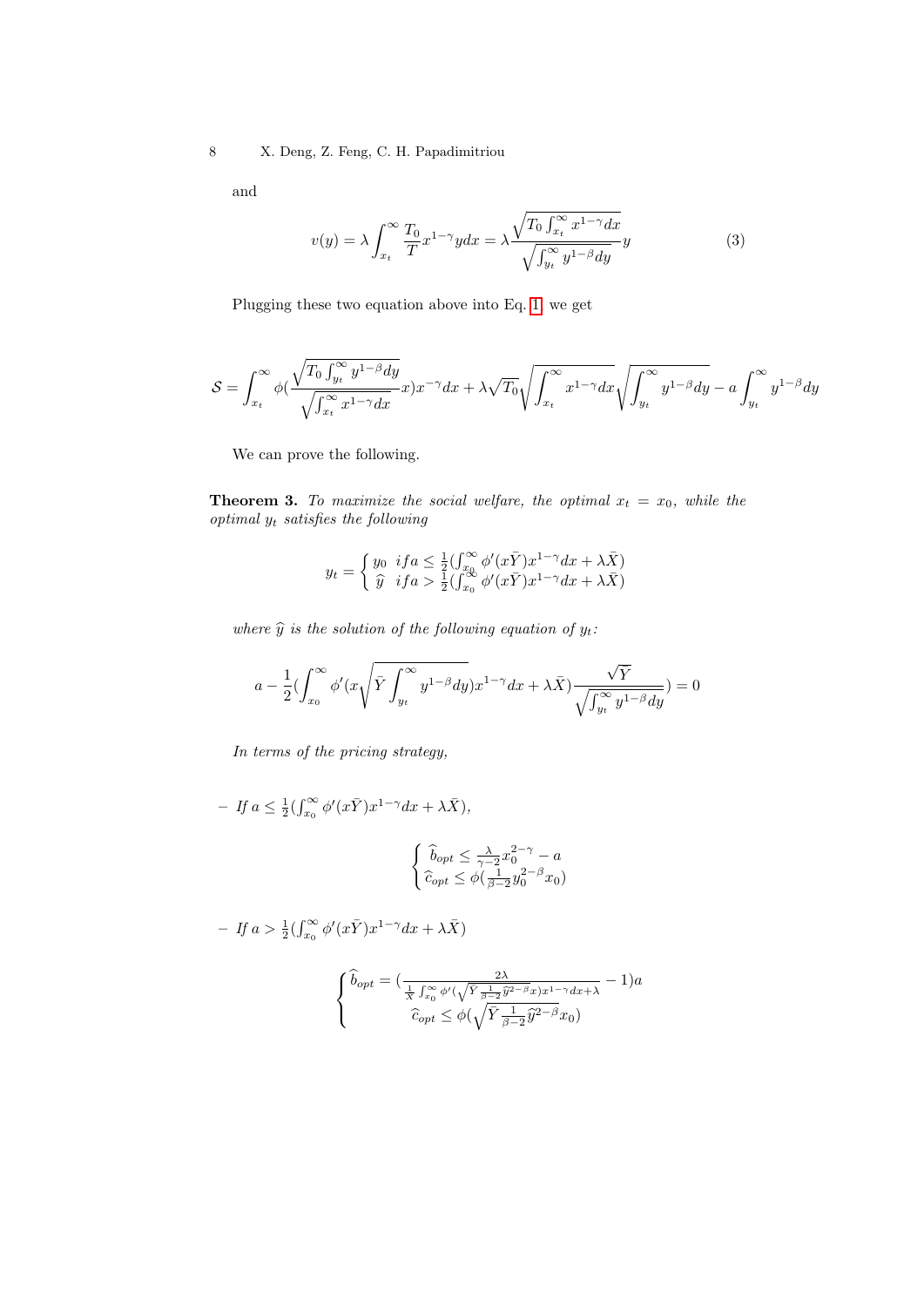*Proof.* Firstly, we consider the optimal  $x_t$  to maximize social welfare of the platform. As we know,  $S$  is a function of  $x_t$  and  $y_t$ , which is denoted by  $S(x_t, y_t)$ .

$$
\frac{\partial S(x_t, y_t)}{\partial x_t} = \frac{1}{2} \frac{x_t^{1-\gamma}}{\int_{x_t}^{\infty} x^{1-\gamma} dx} \int_{x_t}^{\infty} \phi'(\frac{\sqrt{T_0 \int_{y_t}^{\infty} y^{1-\beta} dy}}{\sqrt{\int_{x_t}^{\infty} x^{1-\gamma} dx}} x) \frac{\sqrt{T_0 \int_{y_t}^{\infty} y^{1-\beta} dy}}{\sqrt{\int_{x_t}^{\infty} x^{1-\gamma} dx}} x^{1-\gamma} dx
$$
\n
$$
- \phi(\frac{\sqrt{T_0 \int_{y_t}^{\infty} y^{1-\beta} dy}}{\int_{x_t}^{\infty} x^{1-\gamma} dx} x_t) x_t^{-\gamma} - \frac{1}{2} \frac{\sqrt{T_0 \int_{y_t}^{\infty} y^{1-\beta} dy}}{\sqrt{\int_{x_t}^{\infty} x^{1-\gamma} dx}} x_t^{1-\gamma}
$$
\n
$$
\leq \frac{1}{2} \frac{x_t^{-\gamma}}{\int_{x_t}^{\infty} x^{1-\gamma} dx} \int_{x_t}^{\infty} \phi'(\frac{\sqrt{T_0 \int_{y_t}^{\infty} y^{1-\beta} dy}}{\sqrt{\int_{x_t}^{\infty} x^{1-\gamma} dx}} x_t) \frac{\sqrt{T_0 \int_{y_t}^{\infty} y^{1-\beta} dy}}{\sqrt{\int_{x_t}^{\infty} x^{1-\gamma} dx}} x_t x^{1-\gamma} dx
$$
\n
$$
- \phi(\frac{\sqrt{T_0 \int_{y_t}^{\infty} y^{1-\beta} dy}}{\int_{x_t}^{\infty} x^{1-\gamma} dx} x_t) x_t^{-\gamma} - \frac{1}{2} \frac{\sqrt{T_0 \int_{y_t}^{\infty} y^{1-\beta} dy}}{\sqrt{\int_{x_t}^{\infty} x^{1-\gamma} dx}} x_t^{1-\gamma}
$$
\n
$$
\leq \frac{1}{2} \frac{x_t^{-\gamma}}{\int_{x_t}^{\infty} x^{1-\gamma} dx} \phi(\frac{\sqrt{T_0 \int_{y_t}^{\infty} y^{1-\beta} dy}}{\int_{x_t}^{\infty} x^{1-\gamma} dx} x_t) \int_{x_t}^{\infty} x^{1-\gamma} dx - \phi(\frac{\sqrt{T_0 \int_{y_t}^{\infty} y^{1-\beta} dy}}{\int_{x_t}^{\infty} x^{1-\gamma} dx} x_t) x_t^{-\
$$

The first inequality in above proof is based on the fact that  $\phi'$  is a decreasing function of  $x_t$ . The second inequality is because  $\forall x \geq 0, x\phi'(x) \leq \phi(x)$ . Therefore, the optimal  $x_t$  is  $x_0$ .

Next, we consider  $y_t$ .

<span id="page-8-0"></span>
$$
\frac{\partial S(x_t, y_t)}{\partial y_t} = ay_t^{1-\beta} - \frac{1}{2} \int_{x_t}^{\infty} \phi' \left( \frac{\sqrt{T_0 \int_{y_t}^{\infty} y^{1-\beta} dy}}{\sqrt{\int_{x_t}^{\infty} x^{1-\gamma} dx}} x \right) \frac{\sqrt{T_0} y_t^{1-\beta}}{\sqrt{\int_{x_t}^{\infty} x^{1-\gamma} dx} \int_{y_t}^{\infty} y^{1-\beta} dy} x^{1-\gamma} dx
$$
  

$$
- \frac{1}{2} \lambda \frac{\sqrt{T_0 \int_{x_t}^{\infty} y^{1-\gamma} dy}}{\sqrt{\int_{y_t}^{\infty} y^{1-\gamma} dy}} y_t^{1-\beta}
$$
  

$$
= y_t^{1-\beta} (a - \frac{1}{2} (\int_{x_t}^{\infty} \phi' (\frac{\sqrt{T_0 \int_{y_t}^{\infty} y^{1-\beta} dy}}{\sqrt{\int_{x_t}^{\infty} x^{1-\gamma} dx}} x) x^{1-\gamma} dx + \lambda \int_{x_t}^{\infty} x^{1-\gamma} dx) \frac{\sqrt{\overline{Y}}}{\sqrt{\int_{y_t}^{\infty} y^{1-\beta} dy}}
$$
  

$$
= y_t^{1-\beta} (a - \frac{1}{2} (\int_{x_0}^{\infty} \phi'(x \sqrt{\overline{Y} \int_{y_t}^{\infty} y^{1-\beta} dy}) x^{1-\gamma} dx + \lambda \overline{X}) \frac{\sqrt{\overline{Y}}}{\sqrt{\int_{y_t}^{\infty} y^{1-\beta} dy}}
$$
  
(5)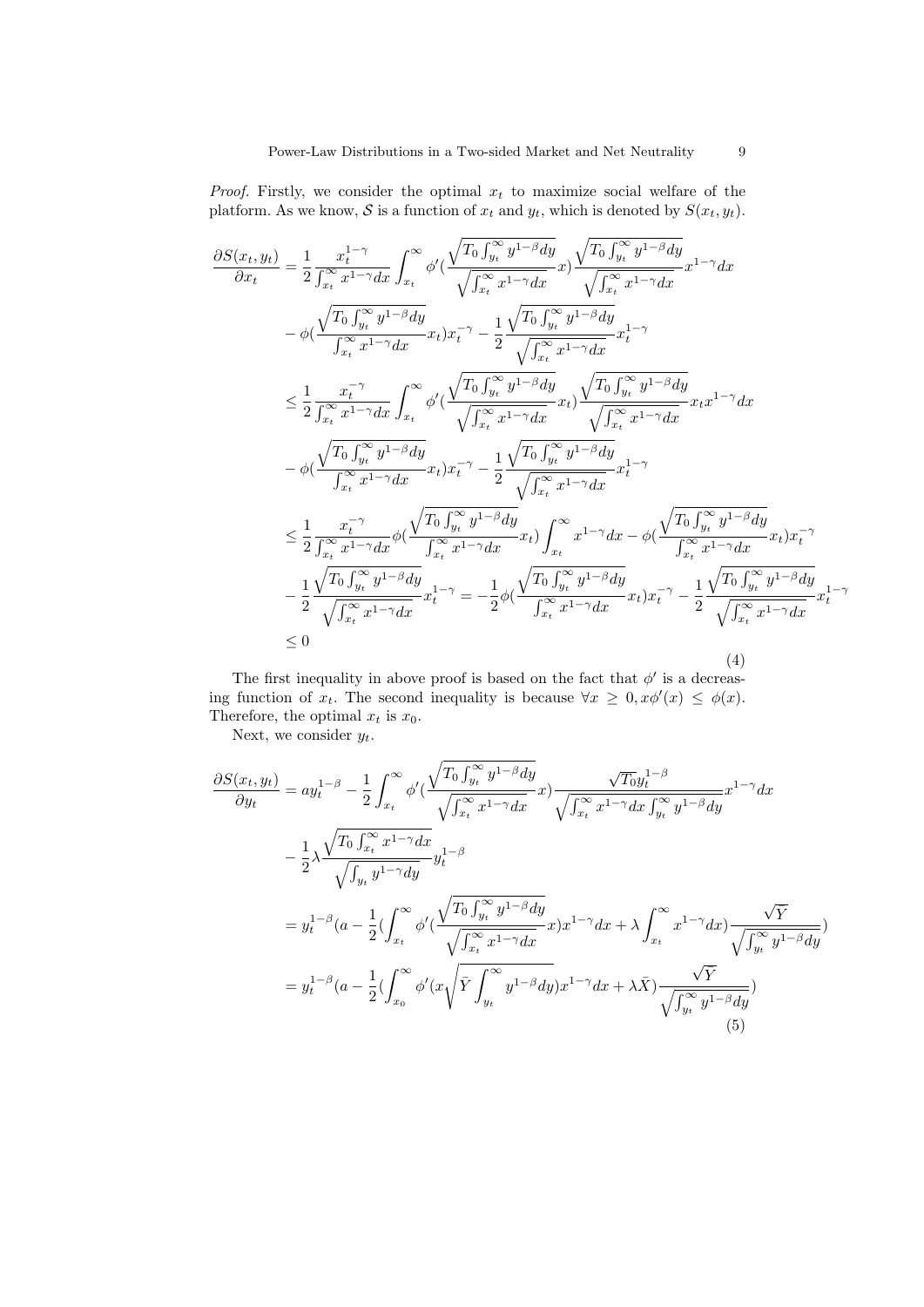Based on the same discussion in the proof of Theorem [2,](#page-6-1)

$$
h(y_t) = \frac{1}{2} \left( \int_{x_0}^{\infty} \phi'(x \sqrt{\overline{Y} \int_{y_t}^{\infty} y^{1-\beta} dy} \right) x^{1-\gamma} dx + \lambda \overline{X} \right) \frac{\sqrt{\overline{Y}}}{\sqrt{\int_{y_t}^{\infty} y^{1-\beta} dy}}
$$

is an increasing function of  $y_t$ . Thus,

 $-\operatorname{If} a \leq h(y_0)$ , then  $\frac{\partial S(x_t, y_t)}{\partial y_t} \leq 0$ . Thus the optimal  $y_t$  is  $y_0$ . In this case, the optimal pricing strategy is

$$
\begin{cases} \hat{b}_{opt} \le \frac{\lambda}{\gamma - 2} x_0^{2 - \gamma} - a \\ \hat{c}_{opt} \le \phi \left( \frac{1}{\beta - 2} y_0^{2 - \beta} x_0 \right) \end{cases}
$$

– If  $a > h(y_0)$ , then there exists a unique solution  $\hat{y}$  for  $h(y_t) - a = 0$ . Then the socially optimal pricing is

$$
\begin{cases}\n\hat{b}_{opt} = \left(\frac{2\lambda}{\frac{1}{X}\int_{x_0}^{\infty} \phi'(\sqrt{Y} \frac{1}{\beta - 2}\hat{y}^{2-\beta}x)x^{1-\gamma}dx + \lambda} - 1\right)a \\
\hat{c}_{opt} \leq \phi(\sqrt{Y} \frac{1}{\beta - 2}\hat{y}^{2-\beta}x_0)\n\end{cases}
$$

# 4.1 Comparison of  $\hat{y}$  and  $y^*$

We would like to know the relationship between the socially optimum cut off point for CPs  $\hat{y}$  and its revenue maximizing counterpart  $y^*$ . This relationship depends on  $\gamma$ ,  $\beta$ , and  $\phi$ . When  $\phi$  belongs to a natural class of concave functions namely, fractional powers — such comparison is possible: Revenue maximization demands that more CPs be cut off than does efficiency, assuming CP costs are not very low.

Let us define two important constants

$$
\zeta = \max\{\frac{1}{2}(\frac{\gamma - 2}{\gamma - 1}\phi'(\bar{Y}x_0) + \lambda)\bar{X}, \frac{1}{2}(\int_{x_0}^{\infty}\phi'(x\bar{Y})x^{1-\gamma}dx + \lambda\bar{X})\}
$$
  

$$
\eta = \min\{\frac{1}{2}(\frac{\gamma - 2}{\gamma - 1}\phi'(\bar{Y}x_0) + \lambda)\bar{X}, \frac{1}{2}(\int_{x_0}^{\infty}\phi'(x\bar{Y})x^{1-\gamma}dx + \lambda\bar{X})\}
$$

<span id="page-9-1"></span>**Theorem 4.** Suppose  $a > \zeta$  and  $\phi(x) = x^{\theta}$  where  $0 < \theta < 1$ . Then  $\widehat{y} < y^*$ .

Proof. For  $y^*$ ,

<span id="page-9-0"></span>
$$
a = \frac{1}{2} \left( \frac{\gamma - 2}{\gamma - 1} \phi' \left( \frac{\sqrt{T_0} \sqrt{\int_{y^*}^{\infty} y^{1 - \beta} dy}}{\sqrt{\int_{x_0}^{\infty} x^{1 - \gamma} dx}} x_0 \right) + \lambda \right) \frac{\sqrt{T_0} \sqrt{\int_{x_0}^{\infty} x^{1 - \gamma} dx}}{\sqrt{\int_{y^*}^{\infty} y^{1 - \beta} dy}} = \frac{1}{2} \left( \frac{\gamma - 2}{\gamma - 1} \phi' \left( \sqrt{\bar{Y} \int_{y^*}^{\infty} y^{1 - \beta} dy} x_0 \right) + \lambda \right) \frac{\bar{X} \sqrt{\bar{Y}}}{\sqrt{\int_{y^*}^{\infty} y^{1 - \beta} dy}} = g(y^*)
$$
(6)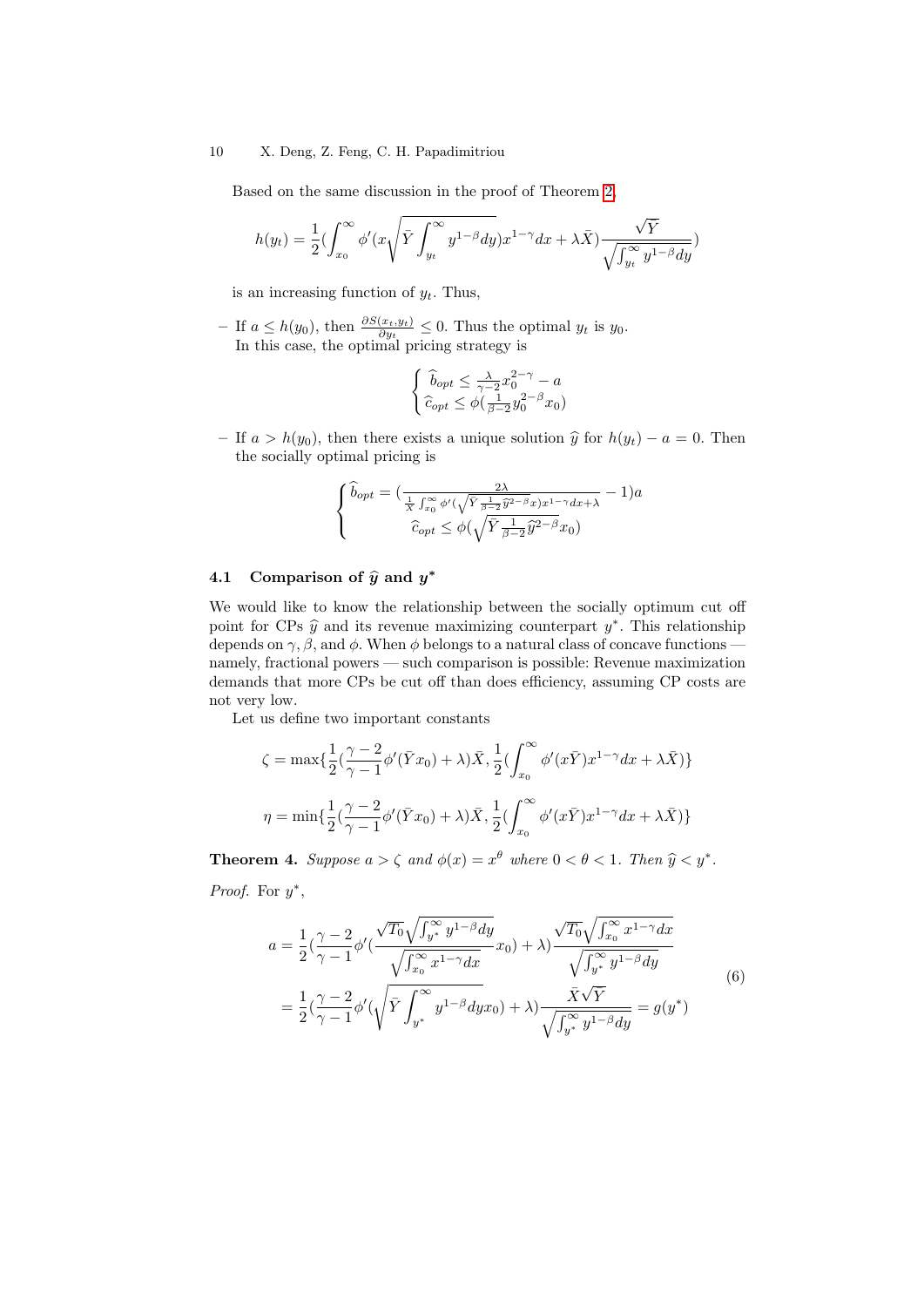For 
$$
\hat{y}
$$
,

$$
a = \frac{1}{2} \left( \int_{x_0}^{\infty} \phi'(x \sqrt{\bar{Y} \int_{\hat{y}}^{\infty} y^{1-\beta} dy}) x^{1-\gamma} dx + \lambda \bar{X} \right) \frac{\sqrt{\bar{Y}}}{\sqrt{\int_{\hat{y}}^{\infty} y^{1-\beta} dy}} = h(\hat{y}) \tag{7}
$$

Suppose  $\hat{y} = y^* = y'$ , then

$$
h(y') - g(y')
$$
  
=  $\frac{1}{2} \frac{\sqrt{Y}}{\sqrt{\int_{y'}^{\infty} y^{1-\beta} dy}} y'(\int_{x_0}^{\infty} \phi'(x \sqrt{\bar{Y}} \int_{y'}^{\infty} y^{1-\beta} dy) x^{1-\gamma} dx - \frac{\gamma-2}{\gamma-1} \phi'(x_0 \sqrt{\bar{Y}} \int_{y'}^{\infty} y^{1-\beta} dy) \bar{X})$   
Let  $\sqrt{\bar{Y}} \int_{y'}^{\infty} y^{1-\beta} dy = Z$ , then (8)

$$
\int_{x_0}^{\infty} \phi'(Zx) x^{1-\gamma} dx - \frac{\gamma - 2}{\gamma - 1} \phi'(Zx_0) \bar{X}
$$
  
= 
$$
\int_{x_0}^{\infty} \theta Z^{\theta - 1} x^{\theta - \gamma} dx - \frac{\gamma - 2}{\gamma - 1} \theta(Zx_0)^{\theta - 1} \frac{1}{\gamma - 2} x_0^{2 - \gamma}
$$
  
= 
$$
\theta Z^{\theta - 1} x_0^{1 + \theta - \gamma} \left( \frac{1}{\gamma - \theta - 1} - \frac{1}{\gamma - 1} \right) > 0
$$
 (9)

Thus, if  $\hat{y} = y^*, h(\hat{y}) - g(y^*) > 0$ . Since g and h are both increasing functions, then  $\hat{y} < y^*$  if  $h(\hat{y}) = g(y^*) = a$ .

#### 4.2 Welfare Comparison

To summarize our results so far:

- In both revenue and welfare maximization, no consumers are left outside the market.
- When CP costs are small  $(a \leq \eta)$ , then no CPs are cut off either.
- When  $\eta < a \leq \zeta$ , then no CPs are cut off for social optimality, however, some CPs will be cut off for revenue optimality.[4](#page-10-0)
- But otherwise, some CPs must be cut off for efficiency (that is, network neutrality is socially suboptimal), while more will have to be cut off for revenue optimality. [5](#page-10-1)

<span id="page-10-0"></span><sup>&</sup>lt;sup>4</sup> This is because  $\frac{1}{2}(\frac{\gamma-2}{\gamma-1}\phi'(\bar{Y}x_0)+\lambda)\bar{X}<\frac{1}{2}(\int_{x_0}^{\infty}\phi'(x\bar{Y})x^{1-\gamma}dx+\lambda\bar{X})$  when  $\phi$  is a fractional power function.

<span id="page-10-1"></span><sup>5</sup> Perhaps what is most striking in this figure (especially to somebody trained in approximation algorithms and the price of anarchy) is that, in all three cases and for these parameters and model, neither of the two extreme regimes (revenue maximization and net neutrality) is catastrophically suboptimal in social welfare.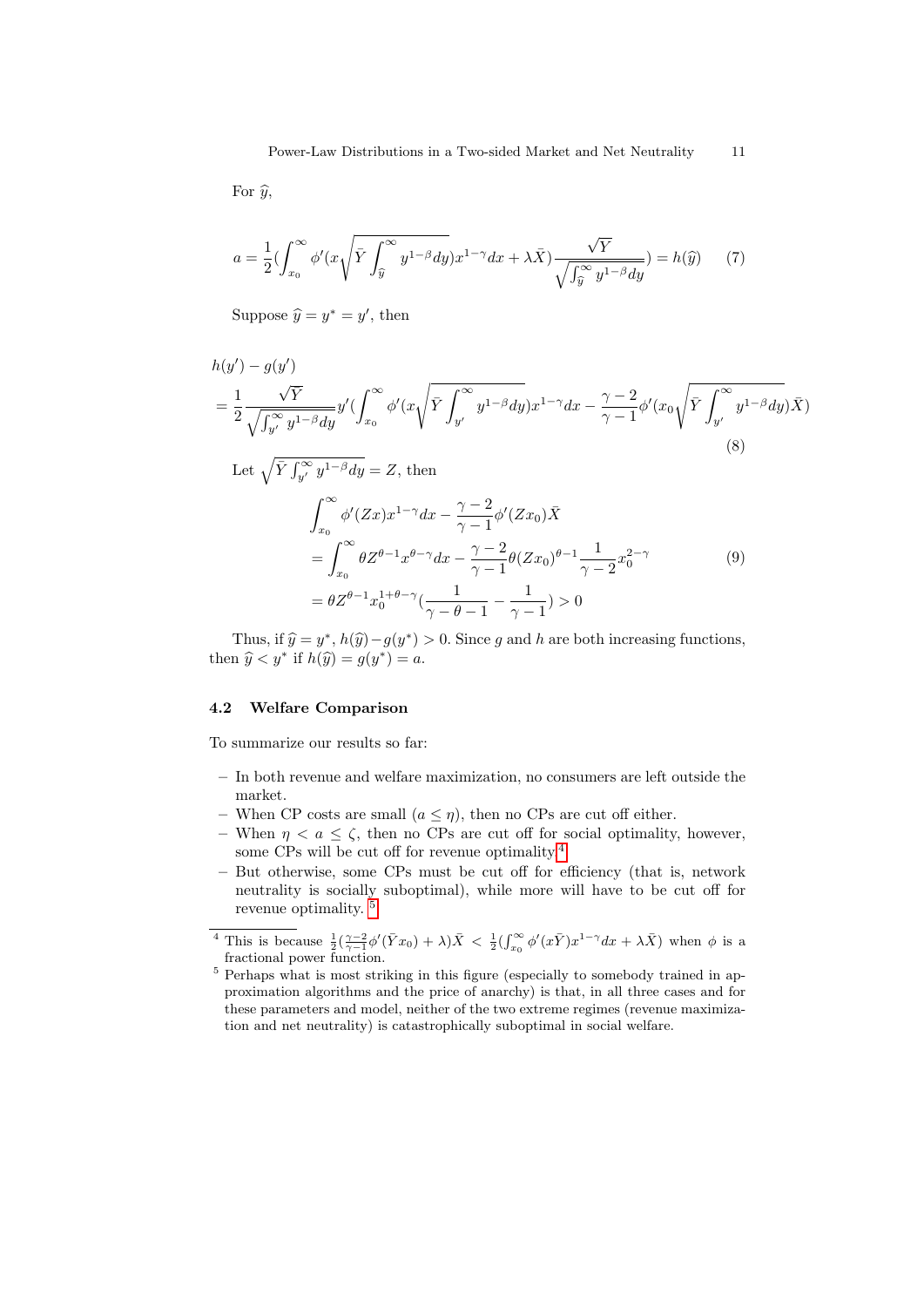But the question now arises, how does the social welfare of net neutrality compare with that of revenue optimality? Simulations show that the answer depends on CP costs, that is to say, a. In the simulation  $\gamma = \beta = 2.5$  and  $\lambda = 0.1$ where  $\phi(x) = x^{1/2}$ . Fig. [1](#page-11-0) shows the social welfare curve for three different values of a: 1.1 $\zeta$ , 1.5 $\zeta$ , 2 $\zeta$ . When  $a = 1.1\zeta$  (that is, close to the neutrality region) net neutrality has better social welfare than revenue, while when  $a = 1.5\zeta, 2\zeta$  the social welfare in revenue optimum case is quite a bit larger than the social welfare in net neutrality. In fact, we can show that there is a single transition in this regard (proof in the Appendix B):

**Theorem 5.** If  $\phi(x) = x^{\theta}(0 < \theta < 1)$ , there exists a unique  $\bar{a}$  such that when  $a < \bar{a}$  net neutrality has better welfare than revenue maximization, while the opposite happens when  $a > \bar{a}$ .



<span id="page-11-0"></span>Fig. 1. Social Welfare Curve

#### 5 Conclusion and Further Work

We have presented a parsimonious model of the Internet as a two-sided market with power-law distributed types from the two sides, with a simple cost structure for CPs, and utilities for the two sides based on simple and natural assumptions.

– Net neutrality is socially optimum only when CP productivity is very high. For lower levels of CP productivity (larger  $a$ ), net neutrality is better than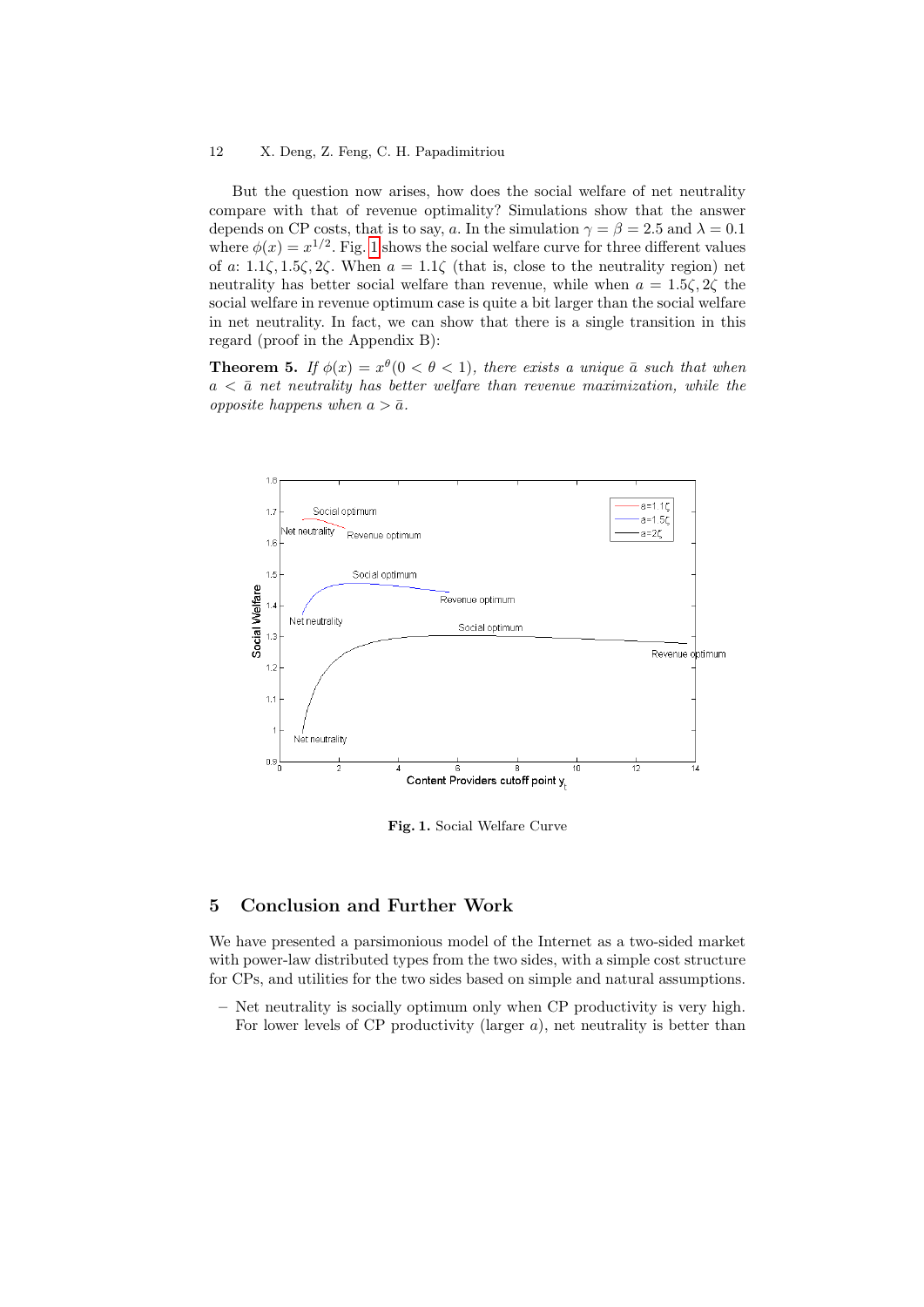ISP revenue maximization, but net neutrality is worse than ISP revenue maximization for even lower values. The preeminence of CP productivity as the determining factor of the optimum regulatory regime is one interesting insight from our model.

There are many possible extensions that seem very interesting, and some of them appear to be within reach.

- 1. Here we have adopted the "no payment" interpretation of net neutrality. What about the "non-differentiation" point of view? We have interesting preliminary results of this sort (see the Appendix C). Assume that part of the bandwidth is set aside for paying CPs. The point is that the payment counter-incentive will increase speed in this "channel" (this is the Paris metro pricing idea [\[16\]](#page-13-9)). How large part of the total bandwidth should be so allocated, and how should it be priced? In the appendix we answer these questions, analytically and in more detail computationally, for the case  $a = 0$ — that is, zero costs for CPs. The general  $a$  case seems harder, but it would be interesting to crack it.
- 2. How could we make our model more realistic, without sacrificing much of its simplicity? We have tried other forms of CP costs and charges (for example, constant instead of linear in  $y$ ) without seeing qualitatively different results. But how about changing the utility model? One alternative model would weigh CP revenue by the type of the users it attracts. Another would use more elaborate and realistic speed functions, for example from queueing theory.
- 3. We have not considered subsidies of CPs by the ISP (negative b; note that subsidies are common in two-way markets). Would they ever improve social welfare, or even ISP revenue?
- 4. A common argument against net neutrality is that it does not incentivize ISPs to invest in network technology. What can our model tell us about this? In our calculations we have used, for simplicity that the bandwidth  $B$  is one. We suspect that re-introducing  $B$  into our formulas might reveal interesting insights about incentives of the ISP to invest.
- 5. We have assumed a monopolist ISP; how would ISP competition affect the market? We suspect that many ISPs competing for consumers under revenue maximization would result in  $c = 0$ , and would charge CPs in near-identical ways, because each of them will be "selling" to the CPs a different lot (in expectation of the same size) of the same product: the consumers who (randomly) chose this ISP. Hence we suspect that our results summarized in Theorem 1 come close to obtaining yet another interesting comparison point, telling us how the ISP's monopoly is affecting the efficiency of the market.

#### Acknowledgement

Research results reported in this work are partially supported by the National Natural Science Foundation of China (Grant No. 11426026, 61632017, 61173011)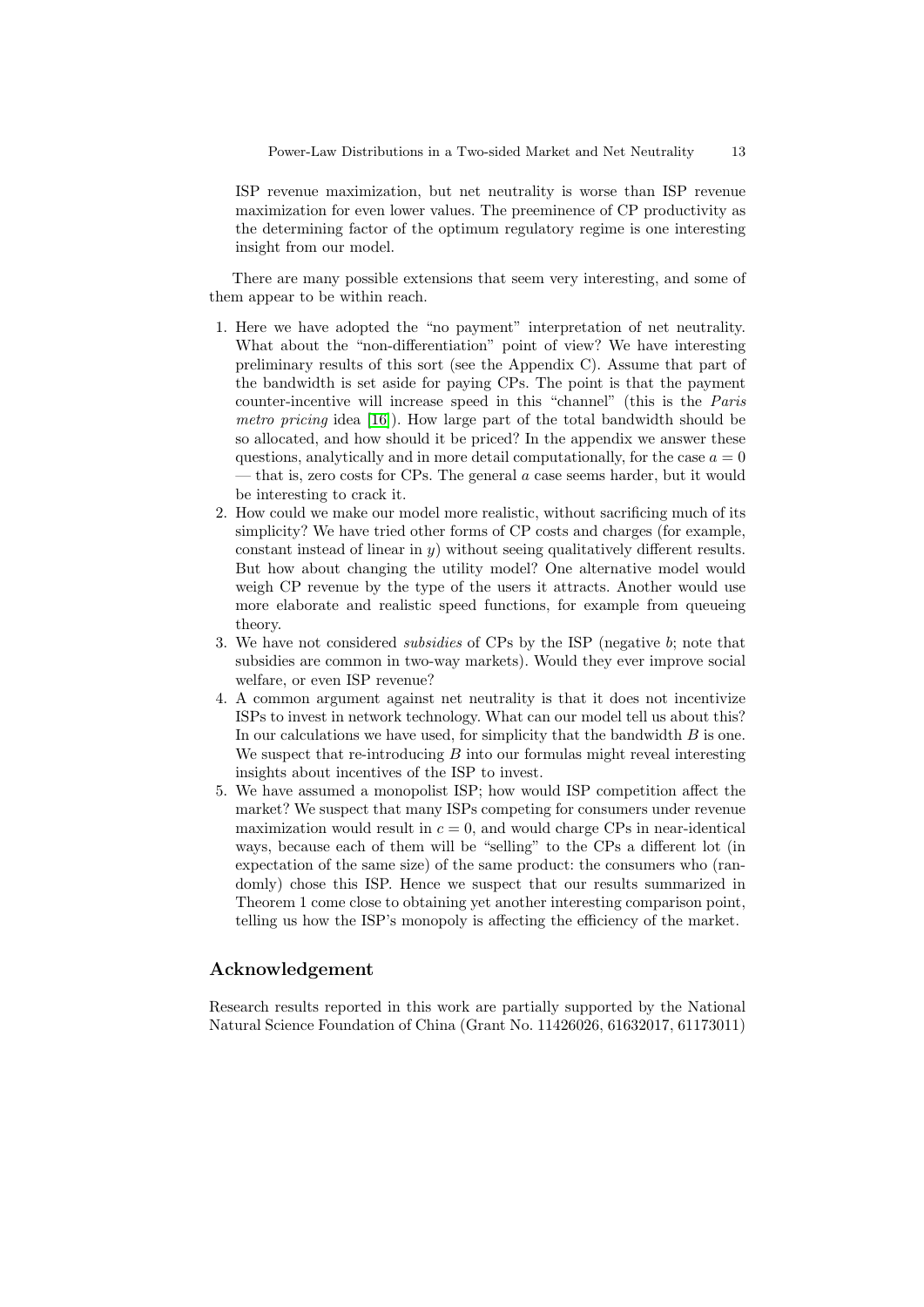and a Project 985 grant of Shanghai Jiao Tong University. This work was done while the authors was visiting the Simons Institute for the Theory of Computing, Berkeley.

#### References

- <span id="page-13-0"></span>1. M. Armstrong "Competition in two-sided markets" Rand Journal of Economics, 37, pp. 668–691, 2006.
- <span id="page-13-13"></span>2. E. Altman, A. Legout, Y. Xu "Network non-neutrality debate: An economic analysis," [arXiv:1012.5862v](http://arxiv.org/abs/1012.5862)2, 2011.
- <span id="page-13-17"></span>3. H. Cheng, S. Bandyipadhyay, H. Guo "The debate on net neutrality: a policy perspective," Information Systems Research, 22, pp. 60–82, 2011.
- <span id="page-13-18"></span>4. J. Choi, B. Kim "Net neutrality and investment incentives," Rand J. of Economics, 41, pp. 446–471, 2010.
- <span id="page-13-14"></span>5. N. Economides, B. Hermalin "The economics of network neutrality," Rand Journal of Economics, 43, pp. 446–471, pp. 602–629, 2012.
- <span id="page-13-15"></span>6. N. Economides, J. Tag "Network neutrality in the Internet: A two-sided market analysis," Information Economics and Policy, 19, pp. 215–248, 2007.
- <span id="page-13-6"></span>7. M. Faloutsos, P. Faloutsos, C. Faloutsos Proc. SOGMOD-99, pp. 251–262, 1999.
- <span id="page-13-3"></span>8. R. Frieden "What's new in the network neutrality debate," Mich. St. Law Rev., 2015
- <span id="page-13-8"></span>9. X. Gabaix "Power Laws in Economics and Finance," Annu. Rev. Econ., 1, pp. 255- 293, 2009.
- <span id="page-13-16"></span>10. V. Kocsis, P. W. de Bijl "Network neutrality and the nature of competition between network operators," International Economics and Economic Policy, 4, pp. 159–184, 2010.
- <span id="page-13-19"></span>11. J. Krämer, J. Lukas "Network neutrality and congestion-sensitive content providers: Implication for service innovation, broadband investment and regulation," NET institute working paper 10-9, 2010.
- <span id="page-13-12"></span>12. R. Lee, T. Wu "Subsidiaing creativity through network design: Zero-pricing and net neutrality," Journal of Economic Perspectives, 23, pp. 61–76, 2009.
- <span id="page-13-7"></span>13. M. Mitzenmacher "A brief history of generative models for power law and lognormal distributions," Internet mathematics, 1, 2, pp. 226–251, 2004
- <span id="page-13-5"></span>14. J. Musacchio, G. Schwartz, and J. Walrand, "A Two-sided Market Analysis of Provider Investment Incentives with an Application to the Net-Neutrality Issue," Review of Network Economics, 8, 1, pp. 22–39, 2009.
- <span id="page-13-20"></span>15. P. Njoroge, A. Ozdaglar, N. Stier-Moses, G. Weintraub "Investment in two-sided markets and the net neutrality debate," Review of Network Economics, 12, pp. 355– 402, 2014.
- <span id="page-13-9"></span>16. A. Odlyzko "Internet pricing and the history of communications," Computer Networks, 36, 5/6, pp. 493–517, 2001.
- <span id="page-13-10"></span>17. J. M. Peha, W. H. lehr, and S. Wilkie "The state of the debate on network neutrality," International Journal of Communication, 1, pp. 709–716, 2007.
- <span id="page-13-4"></span>18. J. Saltzer, D. Reed, D. Clark "End-to-end arguments in system design," ACM Transactions on Computer Systems (TOCS), 2, 4, pp. 277–288, 1984.
- <span id="page-13-1"></span>19. J. C. Rochet, and J. Tirole "Platform competition in two-sided markets," Journal of the European Economic Association, 1, pp. 990–1029, 2003.
- <span id="page-13-11"></span>20. D. T. Tate "Net Neutrality 10 Years Later: A Still Unconvinced Commissioner," Federal Communication Journal, 66, pp. 509–524, 2015.
- <span id="page-13-2"></span>21. https://en.wikipedia.org/wiki/Net neutrality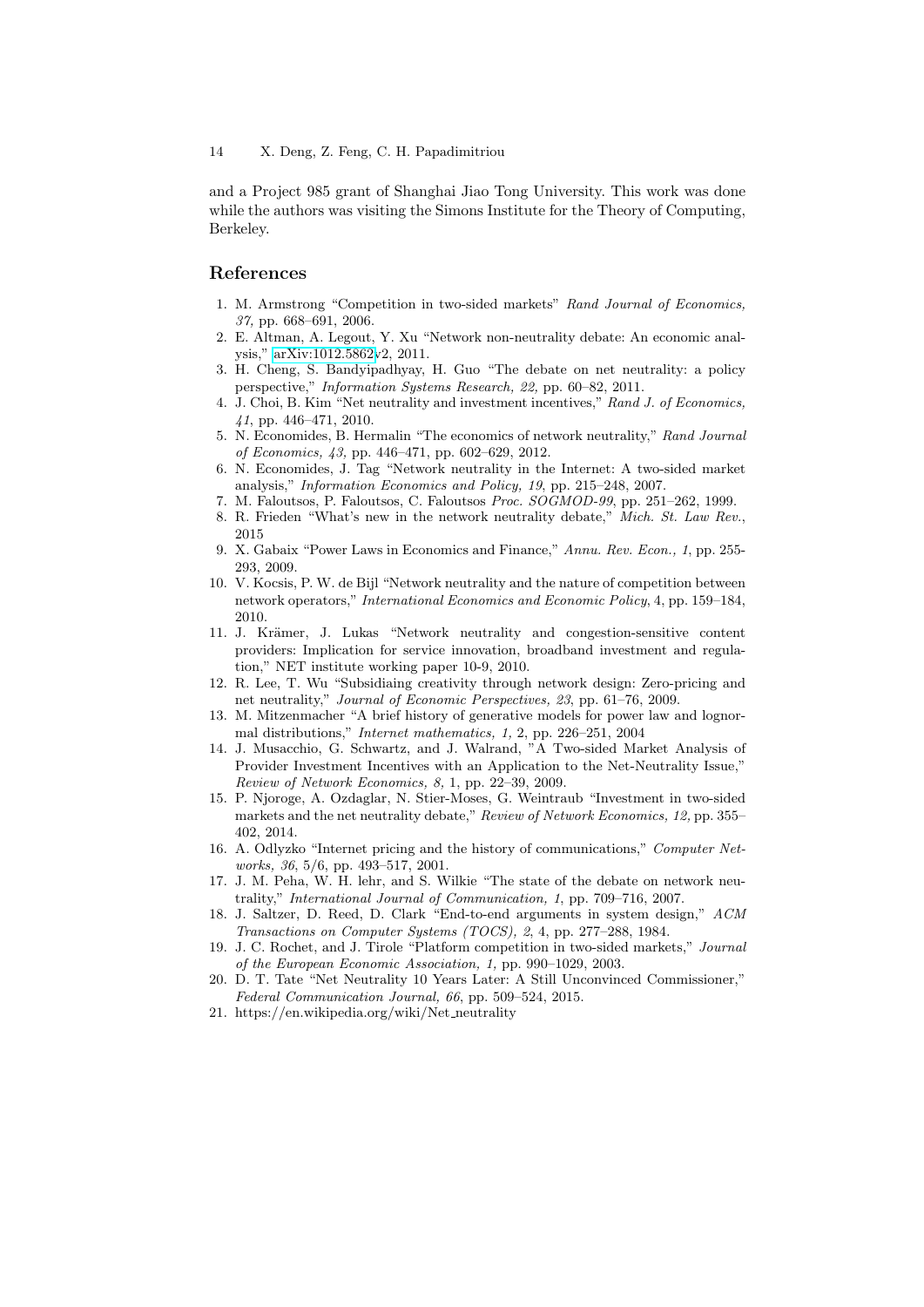#### Appendix

## <span id="page-14-0"></span>A Proofs of Theorems 1 and 2

**Theorem 1.** If  $c = 0$ , the optimal pricing strategy is

$$
b_{opt} = \begin{cases} a & a > \frac{\lambda}{2} \frac{x_0^{2-\gamma}}{\gamma - 2} \\ \frac{\lambda}{\gamma - 2} x_0^{2-\gamma} - a & 0 \le a \le \frac{\lambda}{2} \frac{x_0^{2-\gamma}}{\gamma - 2} \end{cases}
$$

*Proof.* Since  $c = 0$ ,  $x_t = x_0$ , and the revenue of the ISP is  $\mathcal{R} = b \int_{y_t}^{\infty} y^{1-\beta} dy$ . Since the ISP would like to maximize revenue,  $by_t$  should be the threshold payment for content providers. In other words,

<span id="page-14-1"></span>
$$
b = \lambda \int_{x_0}^{\infty} \frac{T_0}{T} x^{1-\gamma} dx - a \tag{10}
$$

which means the utility of the content provider with  $y_t$  quality is 0.

Therefore, the revenue of the platform is only a function of  $y_t$ . We rewrite it as

$$
R(y_t) = \left(\lambda \int_{x_0}^{\infty} \frac{T_0}{T} x^{1-\gamma} dx - a\right) \int_{y_t}^{\infty} y^{1-\beta} dy
$$

We plug  $T = \sqrt{T_0 \int_{x_0}^{\infty} x^{1-\gamma} dx \int_{y_t}^{\infty} y^{1-\beta} dy}$  into the above equation,

$$
R(y_t) = \left(\lambda \int_{x_0}^{\infty} \frac{\sqrt{T_0}}{\sqrt{\int_{x_0}^{\infty} x^{1-\gamma} dx \int_{y_t}^{\infty} y^{1-\beta} dy}} x^{1-\gamma} dx - a\right) \int_{y_t}^{\infty} y^{1-\beta} dy
$$

$$
= \left(\lambda \frac{\sqrt{T_0 \int_{x_0}^{\infty} x^{1-\gamma} dx}}{\sqrt{\int_{y_t}^{\infty} y^{1-\beta} dy}} - a\right) \int_{y_t}^{\infty} y^{1-\beta} dy
$$
(11)
$$
= \lambda \sqrt{T_0} \sqrt{\int_{x_0}^{\infty} x^{1-\gamma} dx} \sqrt{\int_{y_t}^{\infty} y^{1-\beta} dy} - a \int_{y_t}^{\infty} y^{1-\beta} dy
$$

Thus,

$$
\frac{dR(y_t)}{dy_t} = \lambda \sqrt{T_0} \sqrt{\int_{x_0}^{\infty} x^{1-\gamma} dx} \frac{-\frac{1}{2} y_t^{1-\beta}}{\sqrt{\int_{y_t}^{\infty} y^{1-\beta} dy}} + a y_t^{1-\beta}
$$

$$
= y_t^{1-\beta} (a - \frac{\lambda}{2} \sqrt{T_0} \sqrt{\int_{x_0}^{\infty} x^{1-\gamma} dx} \frac{1}{\sqrt{\int_{y_t}^{\infty} y^{1-\beta} dy}})
$$

Obviously,  $\frac{1}{\sqrt{1-\frac{1}{n}}}$  $\frac{1}{\int_{y_t}^{\infty} y^{1-\beta}dy}$  is an increasing function with respect to  $y_t$ . Therefore, we have the following claims: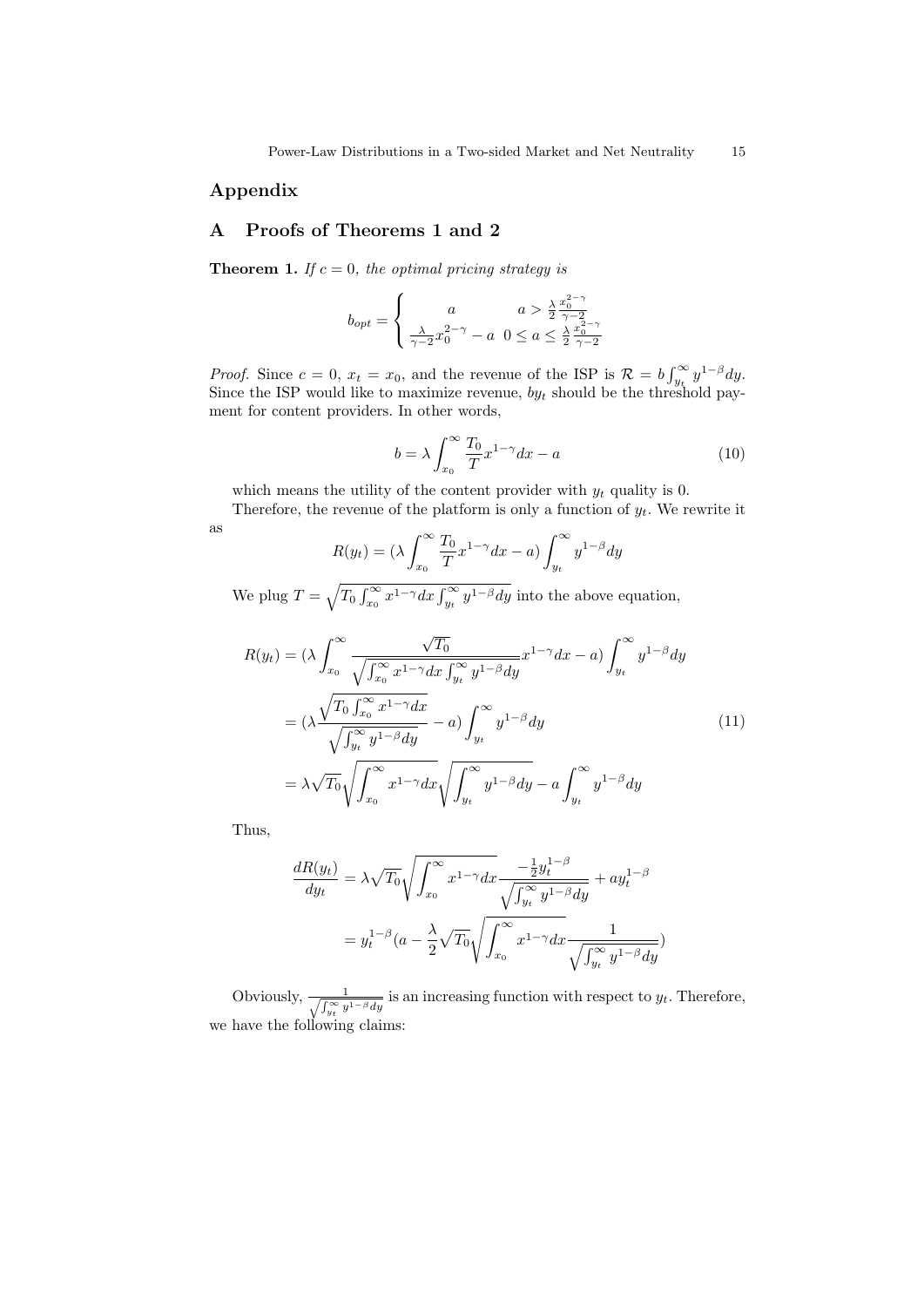– If  $a \leq \frac{\lambda}{2}$  $\sqrt{T_0}\sqrt{\int_{x_0}^{\infty}x^{1-\gamma}dx}\frac{1}{\sqrt{\int_{x_0}^{\infty}y}}$  $\frac{1}{\int_{y_0}^{\infty}y^{1-\beta}dy}=\frac{\lambda}{2}$  $rac{x_0^{2-\gamma}}{\gamma-2}, \frac{dR(y_t)}{dy_t}$  $\frac{dR(y_t)}{dy_t} \leq 0$ . Then the  $y_t =$  $y_0$  based on the optimal pricing strategy. Based on simple calculation,  $b_{opt} = \frac{\lambda}{\gamma - 2} x_0^{2-\gamma} - a$ .

 $-$  If  $a > \frac{\lambda}{2}$  $\frac{x_0^{2-\gamma}}{\gamma-2}$ , we let  $\frac{dR(y_t)}{dy_t} = 0$ , which implies

<span id="page-15-0"></span>
$$
a = \frac{\lambda}{2} \sqrt{T_0} \sqrt{\int_{x_0}^{\infty} x^{1-\gamma} dx} \frac{1}{\sqrt{\int_{y_t}^{\infty} y^{1-\beta} dy}} \tag{12}
$$

Based on Eq[.10](#page-14-1) and Eq[.12,](#page-15-0) the optimal payment is

$$
b_{opt} = a
$$

**Theorem 2.** If  $c > 0, a \geq 0$  and  $\phi(\cdot)$  is a positive increasing concave function, the optimal pricing strategy is

 $-If a \leq \frac{1}{2}(\frac{\gamma-2}{\gamma-1}\phi'(\bar{Y}x_0)+\lambda)\bar{X},$  $\int b_{opt} = \frac{\lambda}{\gamma - 2} x_0^{2 - \gamma} - a$  $c_{opt} = \phi(\frac{1}{\beta - 2}y_0^{2-\beta}x_0)$ - If  $a > \frac{1}{2} \left( \frac{\gamma - 2}{\gamma - 1} \phi'(\bar{Y}x_0) + \lambda \right) \bar{X}$ ,  $\sqrt{ }$  $\frac{1}{2}$  $\mathcal{L}$  $b_{opt} = (\frac{2\lambda}{\frac{\gamma-1}{\gamma-2}\phi'(\sqrt{\bar{Y}}\frac{1}{\beta-2}y^{*2-\beta}x_0)+\lambda} - 1)a$  $c_{opt} = \phi(\sqrt{\bar{Y}} \frac{1}{\beta - 2} y^{*2 - \beta} x_0)$ 

where  $y^*$  is the solution of  $y_t$  which satisfies the following equation:

$$
a - \frac{1}{2} \left(\frac{\gamma - 2}{\gamma - 1} \phi' \left( \frac{\sqrt{T_0} \sqrt{\int_{y_t}^{\infty} y^{1 - \beta} dy}}{\sqrt{\int_{x_0}^{\infty} x^{1 - \gamma} dx}} x_0 \right) + \lambda \right) \frac{\sqrt{T_0} \sqrt{\int_{x_0}^{\infty} x^{1 - \gamma} dx}}{\sqrt{\int_{y_t}^{\infty} y^{1 - \beta} dy}} = 0
$$

*Proof.* The revenue of the platform is  $\mathcal{R} = c \int_{x_t}^{\infty} x^{-\gamma} dx + b \int_{y_t}^{\infty} y^{1-\beta} dy$ . To maximize the revenue, the platform organizer would set c and b as the threshold fee for users and content providers. Specifically,

$$
c = \phi \left( \int_{y_t}^{\infty} \frac{T_0}{T} y^{1-\beta} x_t dy \right)
$$
  

$$
b = \lambda \int_{x_t}^{\infty} \frac{T_0}{T} x^{1-\gamma} dx - a
$$
 (13)

where the utility of the content provider with  $y_t$  quality is 0 and the utility of the user with  $x_t$  quality is 0. Thus, the revenue of the platform is the function of  $x_t, y_t$  by plugging T into.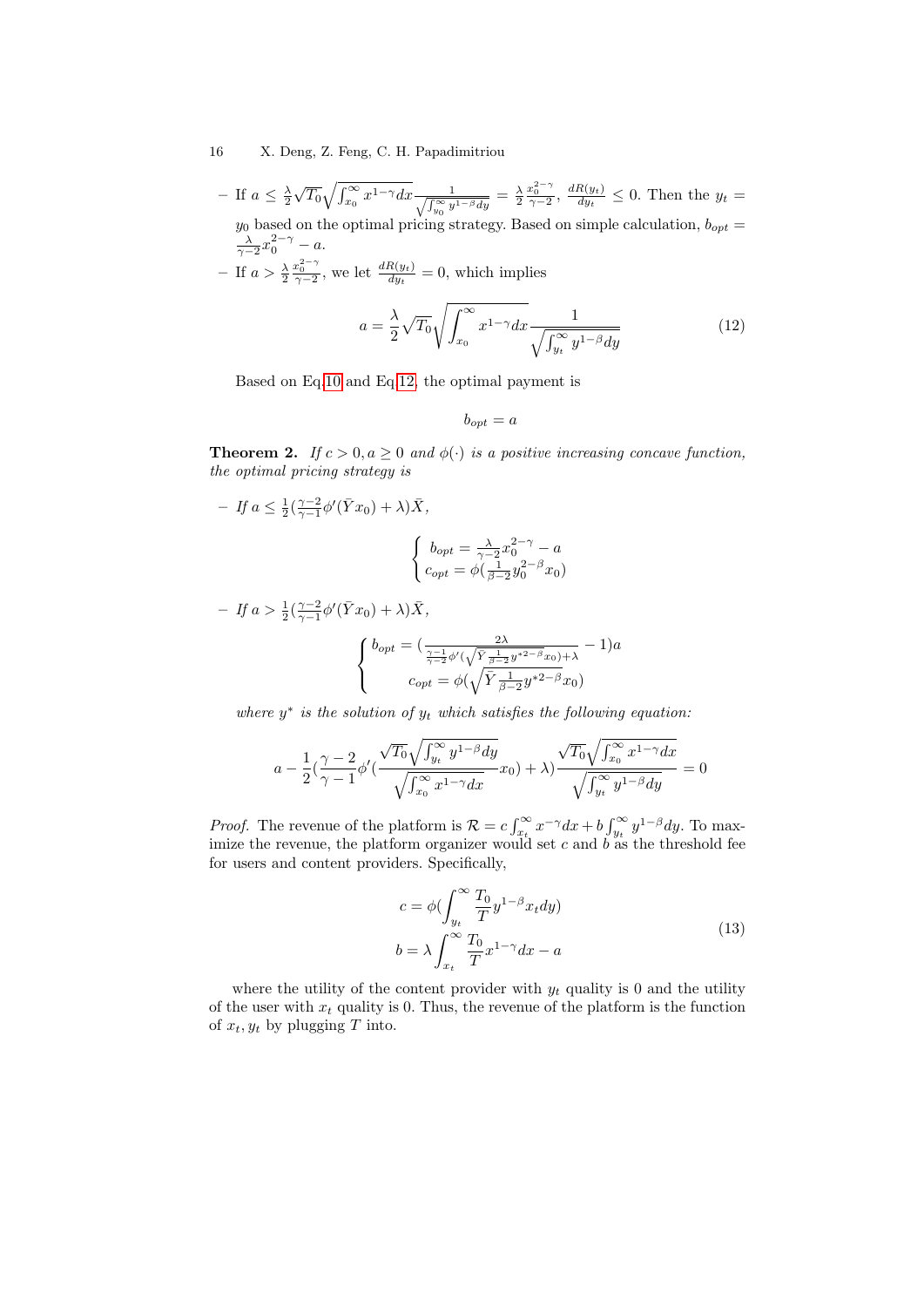Power-Law Distributions in a Two-sided Market and Net Neutrality 17

$$
R(x_t, y_t) = \phi \left( \int_{y_t}^{\infty} \frac{T_0}{T} y^{1-\beta} x_t dy \right) \int_{x_t}^{\infty} x^{-\gamma} dx + \left( \lambda \int_{x_t}^{\infty} \frac{T_0}{T} x^{1-\gamma} dx - a \right) \int_{y_t}^{\infty} y^{1-\beta} dy
$$
  
\n
$$
= \phi \left( \int_{y_t}^{\infty} \frac{\sqrt{T_0}}{\sqrt{\int_{x_t}^{\infty} x^{1-\gamma} dx \int_{y_t}^{\infty} y^{1-\beta} dy}} y^{1-\beta} x_t dy \right) \int_{x_t}^{\infty} x^{-\gamma} dx + \left( \lambda \frac{\sqrt{T_0 \int_{x_t}^{\infty} x^{1-\gamma} dx}}{\sqrt{\int_{y_t}^{\infty} y^{1-\beta} dy}} - a \right) \int_{y_t}^{\infty} y^{1-\beta} dy
$$
  
\n
$$
= \phi \left( \frac{\sqrt{T_0 \int_{y_t}^{\infty} y^{1-\beta} dy}}{\sqrt{\int_{x_t}^{\infty} x^{1-\gamma} dx}} x_t \right) \int_{x_t}^{\infty} x^{-\gamma} dx + \left( \lambda \frac{\sqrt{T_0 \int_{x_t}^{\infty} x^{1-\gamma} dx}}{\sqrt{\int_{y_t}^{\infty} y^{1-\beta} dy}} - a \right) \int_{y_t}^{\infty} y^{1-\beta} dy
$$
  
\n
$$
= \phi \left( \frac{\sqrt{T_0} \sqrt{\int_{y_t}^{\infty} y^{1-\beta} dy}}{\sqrt{\int_{x_t}^{\infty} x^{1-\gamma} dx}} x_t \right) \int_{x_t}^{\infty} x^{-\gamma} dx + \lambda \sqrt{T_0} \sqrt{\int_{x_t}^{\infty} x^{1-\gamma} dx} \sqrt{\int_{y_t}^{\infty} y^{1-\beta} dy} - a \int_{y_t}^{\infty} y^{1-\beta} dy
$$
  
\n(14)

Thus,

<span id="page-16-0"></span>
$$
\frac{\partial R(x_t, y_t)}{\partial x_t} = \int_{x_t}^{\infty} x^{-\gamma} dx \cdot \phi'(\frac{\sqrt{T_0} \sqrt{\int_{y_t}^{\infty} y^{1-\beta} dy}}{\sqrt{\int_{x_t}^{\infty} x^{1-\gamma} dx}} x_t) \sqrt{T_0} \sqrt{\int_{y_t}^{\infty} y^{1-\beta} dy} \frac{\sqrt{\int_{x_t}^{\infty} x^{1-\gamma} dx}}{\int_{x_t}^{\infty} x^{1-\gamma} dx}
$$
\n
$$
- \phi(\frac{\sqrt{T_0} \sqrt{\int_{y_t}^{\infty} y^{1-\beta} dy}}{\sqrt{\int_{x_t}^{\infty} x^{1-\gamma} dx}} x_t) x_t^{-\gamma} - \frac{\lambda}{2} \frac{\sqrt{T_0} \sqrt{\int_{y_t}^{\infty} y^{1-\beta} dy}}{\sqrt{\int_{x_t}^{\infty} x^{1-\gamma} dx}} x_t^{1-\gamma}
$$
\n
$$
= \frac{1}{\gamma - 1} x_t^{1-\gamma} \cdot \phi'(\frac{\sqrt{T_0} \sqrt{\int_{y_t}^{\infty} y^{1-\beta} dy}}{\sqrt{\int_{x_t}^{\infty} x^{1-\gamma} dx}} x_t) \frac{\sqrt{T_0} \sqrt{\int_{y_t}^{\infty} y^{1-\beta} dy}}{\sqrt{\int_{x_t}^{\infty} x^{1-\gamma} dx}} (1 + \frac{\gamma - 2}{2})
$$
\n
$$
- \phi(\frac{\sqrt{T_0} \sqrt{\int_{y_t}^{\infty} y^{1-\beta} dy}}{\sqrt{\int_{x_t}^{\infty} x^{1-\gamma} dx}} x_t) x_t^{-\gamma} - \frac{\lambda}{2} \frac{\sqrt{T_0} \sqrt{\int_{y_t}^{\infty} y^{1-\beta} dy}}{\sqrt{\int_{x_t}^{\infty} x^{1-\gamma} dx}} x_t^{1-\gamma}
$$
\n
$$
\leq \frac{\gamma x_t^{-\gamma}}{2(\gamma - 1)} \phi(\frac{\sqrt{T_0} \sqrt{\int_{y_t}^{\infty} y^{1-\beta} dy}}{\sqrt{\int_{x_t}^{\infty} x^{1-\gamma} dx}} x_t) - \phi(\frac{\sqrt{T_0} \sqrt{\int_{y_t}^{\infty} y^{1-\beta} dy}}{\sqrt{\int_{x_t}^{\infty} x^{1-\gamma} dx}} x_t) x_t^{-\gamma} - \frac{\lambda}{2} \frac{x_t^{1-\gamma} \sqrt{T_0} \sqrt{\int_{y_t}
$$

The first inequality is based on the following property of  $\phi(\cdot)$ : for any  $x \geq$  $0, x\phi'(x) \leq \phi(x)$ . This is because:

Let  $f(x) = x\phi'(x) - \phi(x)$ , then  $f(0) = -\phi(0) \leq 0$  and  $f'(x) = \phi'(x) +$  $x\phi''(x) - \phi'(x) = x\phi''(x) \le 0$ . Thus,  $x\phi'(x) - \phi(x) \le -\phi(0) \le 0$ .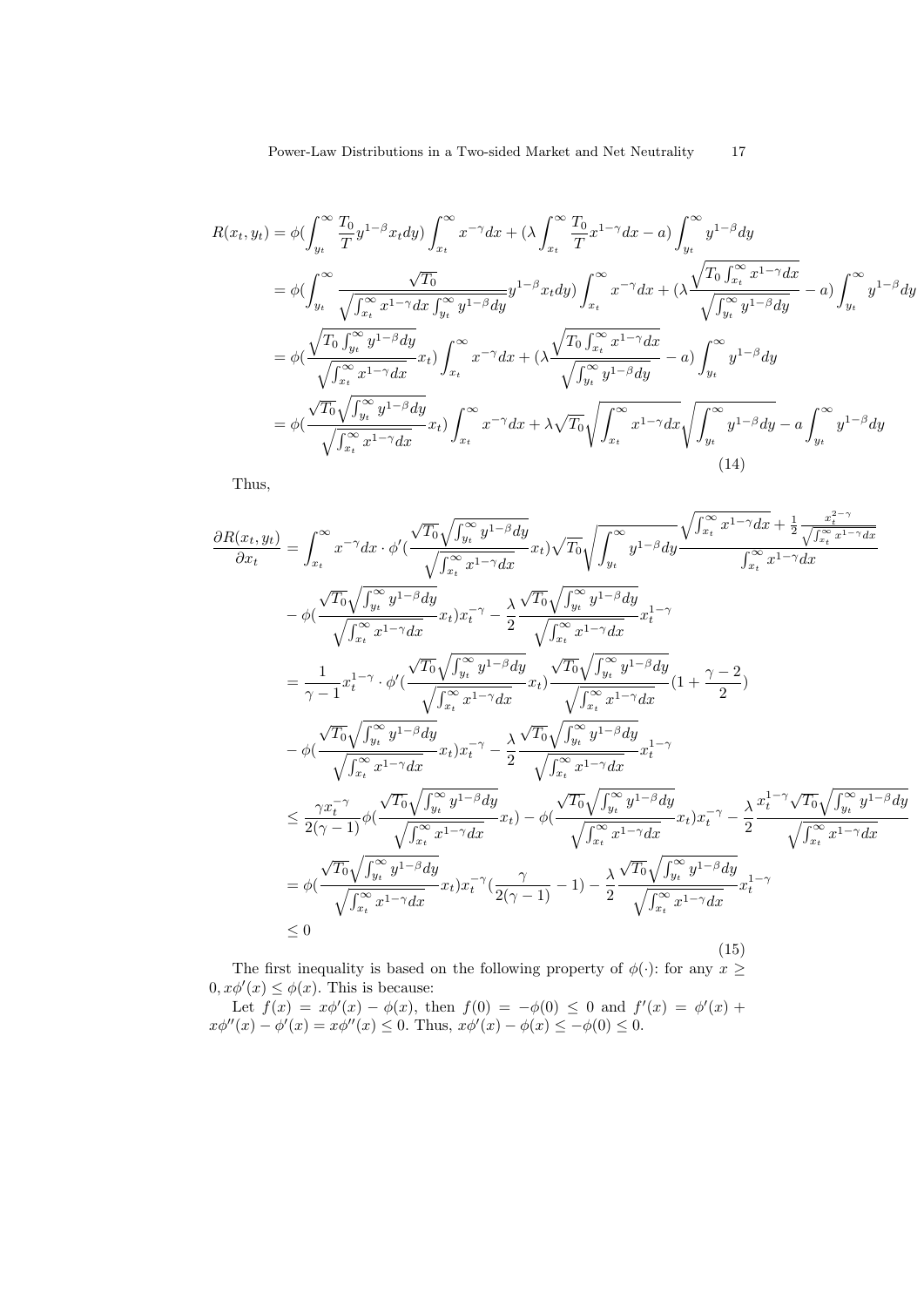According to the discussion above, we could know  $x_t = x_0$  under the optimal pricing strategy. Then we turn to consider the optimal  $y_t$  in the following,

$$
\frac{\partial R(x_t, y_t)}{\partial y_t} = -\phi' \left( \frac{\sqrt{T_0} \sqrt{\int_{y_t}^{\infty} y^{1-\beta} dy}}{\sqrt{\int_{x_t}^{\infty} x^{1-\gamma} dx}} x_t \right) \frac{\frac{1}{2} \sqrt{T_0} y_t^{1-\beta}}{\sqrt{\int_{y_t}^{\infty} y^{1-\beta} dy}} x_t \int_{x_t}^{\infty} x^{-\gamma} dx
$$

$$
- \frac{\lambda}{2} \frac{\sqrt{T_0} \sqrt{\int_{x_t}^{\infty} x^{1-\gamma} dx y_t^{1-\beta}}}{\sqrt{\int_{y_t}^{\infty} y^{1-\beta} dy}} + ay_t^{1-\beta}
$$

$$
= ay_t^{1-\beta} - \frac{1}{2} \frac{\sqrt{T_0} \sqrt{\int_{x_t}^{\infty} x^{1-\gamma} dx}}{\sqrt{\int_{y_t}^{\infty} y^{1-\beta} dy}} y_t^{1-\beta} \left( \frac{\gamma - 2}{\gamma - 1} \phi' \left( \frac{\sqrt{T_0} \sqrt{\int_{y_t}^{\infty} y^{1-\beta} dy}}{\sqrt{\int_{x_t}^{\infty} x^{1-\gamma} dx}} x_t \right) + \lambda \right)
$$

$$
= y_t^{1-\beta} \left( a - \frac{1}{2} \left( \frac{\gamma - 2}{\gamma - 1} \phi' \left( \frac{\sqrt{T_0} \sqrt{\int_{y_t}^{\infty} y^{1-\beta} dy}}{\sqrt{\int_{x_t}^{\infty} x^{1-\gamma} dx}} x_t \right) + \lambda \right) \frac{\sqrt{T_0} \sqrt{\int_{x_t}^{\infty} x^{1-\gamma} dx}}{\sqrt{\int_{y_t}^{\infty} y^{1-\beta} dy}} \right)
$$
(16)

Based on Eq. [15,](#page-16-0)  $x_t = x_0$ . Therefore, we let

$$
g(y_t) = \frac{1}{2} \left(\frac{\gamma - 2}{\gamma - 1} \phi' \left(\frac{\sqrt{T_0} \sqrt{\int_{y_t}^{\infty} y^{1 - \beta} dy}}{\sqrt{\int_{x_t}^{\infty} x^{1 - \gamma} dx}} x_t\right) + \lambda \right) \frac{\sqrt{T_0} \sqrt{\int_{x_t}^{\infty} x^{1 - \gamma} dx}}{\sqrt{\int_{y_t}^{\infty} y^{1 - \beta} dy}} = \frac{1}{2} \left(\frac{\gamma - 2}{\gamma - 1} \phi' \left(\frac{\sqrt{T_0} \sqrt{\int_{y_t}^{\infty} y^{1 - \beta} dy}}{\sqrt{\int_{x_0}^{\infty} x^{1 - \gamma} dx}} x_0\right) + \lambda \right) \frac{\sqrt{T_0} \sqrt{\int_{x_0}^{\infty} x^{1 - \gamma} dx}}{\sqrt{\int_{y_t}^{\infty} y^{1 - \beta} dy}}.
$$

Since  $\phi'(\cdot)$  is a decreasing function and  $\sqrt{T_0} \sqrt{\int_{y_t}^{\infty} y^{1-\beta} dy}$  $\frac{\sqrt{y}^{3} y_t}{\sqrt{\int_{x_0}^{\infty} x^{1-\gamma} dx}} x_0$  is also a decreasing function of  $y_t$ ,  $\phi'$  $\sqrt{T_0} \sqrt{\int_{y_t}^{\infty} y^{1-\beta} dy}$  $\frac{\sqrt{y+y_t}}{\sqrt{\int_{x_0}^{\infty} x^{1-\gamma} dx}} x_0$ ) is an increasing function with respect to  $y_t$ . Besides, we notice that  $\frac{1}{\sqrt{c^{\infty}u}}$  $\frac{1}{\int_{y_t}^{\infty} y^{1-\beta} dy}$  is an increasing function of  $y_t$ . Thus,  $g(y_t)$ is an increasing function with respect to  $y_t$ .

 $-I$  if  $a \le g(y_0) = \frac{1}{2}(\frac{\gamma-2}{\gamma-1}\phi'(\bar{Y}x_0)+\lambda)\bar{X}$ , then  $\frac{\partial R(x_t, y_t)}{\partial y_t} \le 0$ . Then, the optimal  $y_t$  is  $y_0$ . The optimal pricing strategy of the platform is

$$
\begin{cases} b_{opt} = \frac{\lambda}{\gamma - 2} x_0^{2 - \gamma} - a \\ c_{opt} = \phi \left( \frac{1}{\beta - 2} y_0^{2 - \beta} x_0 \right) \end{cases}
$$

- If  $a > g(y_0) = \frac{1}{2}(\frac{\gamma-2}{\gamma-1}\phi'(\bar{Y}x_0) + \lambda)\bar{X}$ , then there exists a unique  $y_t$  s.t.  $a = g(y_t)$ , we denote this solution as  $y^*$ . The optimal pricing strategy of the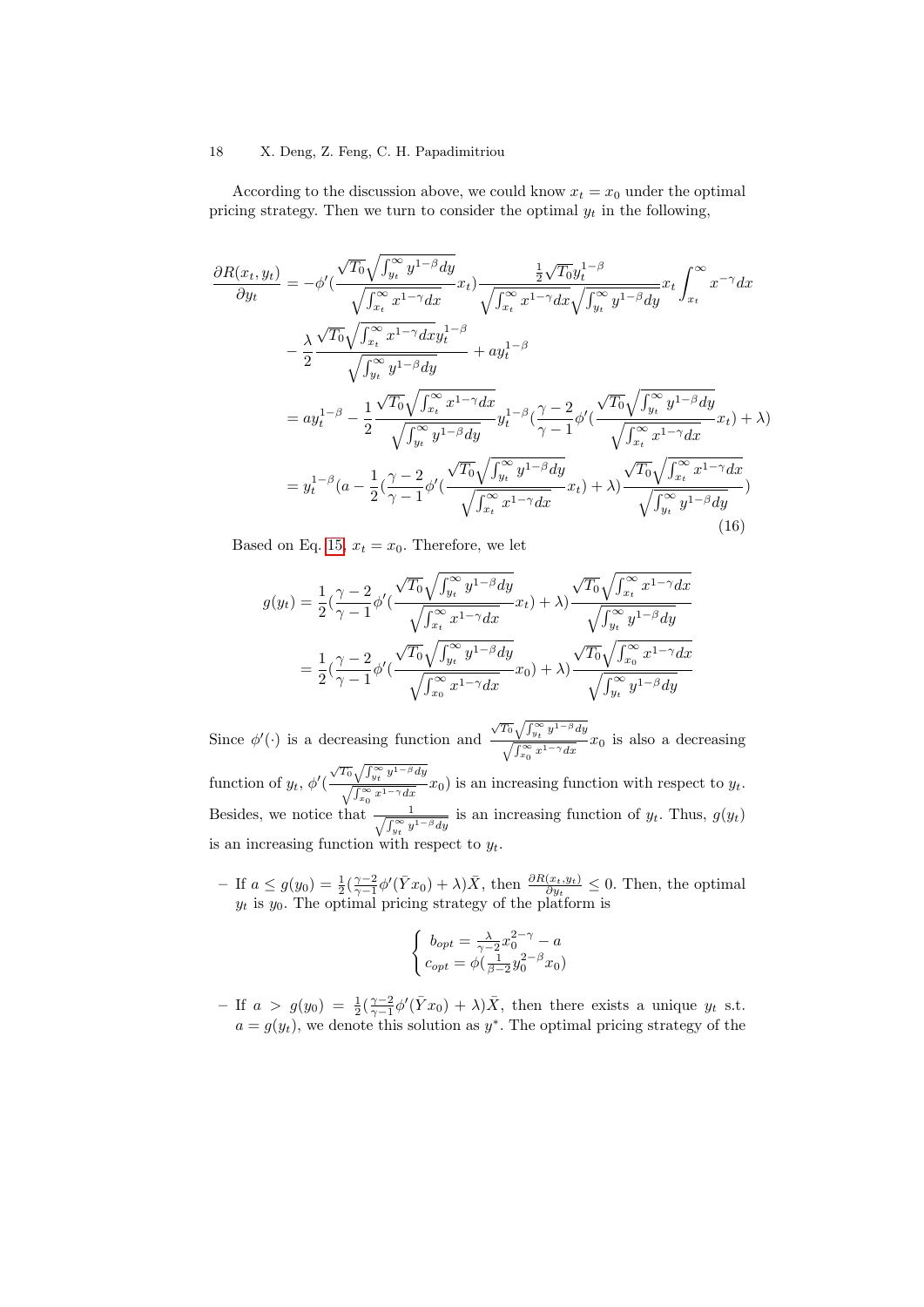platform is

$$
\begin{cases} b_{opt} = \left(\frac{2\lambda}{\frac{\gamma - 2}{\gamma - 1}\phi'(\sqrt{\overline{Y} \frac{1}{\beta - 2} y^{*2 - \beta} x_0}) + \lambda} - 1\right) a \\ c_{opt} = \phi(\sqrt{\overline{Y} \frac{1}{\beta - 2} y^{*2 - \beta} x_0}) \end{cases}
$$

#### B Proof of Theorem 5

**Theorem 5.** If  $\phi(x) = x^{\theta}(0 < \theta < 1)$ , there exists a unique  $\bar{a}$  such that when  $a < \bar{a}$  net neutrality has better welfare than revenue maximization, while the opposite happens when  $a > \bar{a}$ .

*Proof.* From Eq [6](#page-9-0) it is easy to check that a is an increasing function of  $y^*$  since  $\phi'(\cdot)$  is also an increasing function of  $y^*$ .

Now, in revenue optimization, the social welfare  $S$  is a function of  $y^*$ , that is,

$$
S(x_0, y^*) = \int_{x_0}^{\infty} \phi(\frac{\sqrt{T_0 \int_{y^*}^{\infty} y^{1-\beta} dy}}{\sqrt{\int_{x_0}^{\infty} x^{1-\gamma} dx}} x) x^{-\gamma} dx + \lambda \sqrt{T_0} \sqrt{\int_{x_0}^{\infty} x^{1-\gamma} dx} \sqrt{\int_{y^*}^{\infty} y^{1-\beta} dy} - a \int_{y^*}^{\infty} y^{1-\beta} dy
$$

Following the same computation as Eq [5,](#page-8-0) we have

$$
\frac{\partial \mathcal{S}}{\partial y^*} = y^{*1-\beta} \left(a - \frac{1}{2} \left(\int_{x_0}^{\infty} \phi'(x\sqrt{\bar{Y}} \int_{y^*}^{\infty} y^{1-\beta} dy\right) x^{1-\gamma} dx + \lambda \bar{X}\right) \frac{\sqrt{\bar{Y}}}{\sqrt{\int_{y^*}^{\infty} y^{1-\beta} dy}}\right)
$$

Based on the discussion in Theorem [4,](#page-9-1)  $a = g(y^*) < h(y^*)$ . Therefore,  $\frac{\partial S}{\partial y^*} < 0$ . Thus, the social welfare S is a decreasing function of  $y^*$ , which implies it is a decreasing function of a, denoted by  $S^*(a)$ .

In the initial  $y_0$  case, the social welfare is also a decreasing function of  $a$ , denoted by  $S_0(a)$ . When  $a = \zeta = \frac{1}{2} \left( \int_{x_0}^{\infty} \phi'(x \overline{Y}) x^{1-\gamma} dx + \lambda \overline{X} \right)$ ,  $\hat{y} = y_0 < y^*$ , therefore,  $S_0(a) > S^*(a)$ .

When a tends to infinity,

$$
S^*(a) - S_0(a) = a \left( \int_{y_0}^{\infty} y^{1-\beta} dy - \int_{y^*}^{\infty} y^{1-\beta} dy \right) - \lambda \sqrt{T_0} \sqrt{\int_{x_0}^{\infty} x^{1-\gamma} dx} \left( \sqrt{\int_{y_0}^{\infty} y^{1-\beta} dy} - \sqrt{\int_{y^*}^{\infty} y^{1-\beta} dy} \right)
$$

$$
- \int_{x_0}^{\infty} (\phi \left( \frac{\sqrt{T_0 \int_{y_0}^{\infty} y^{1-\beta} dy}}{\sqrt{\int_{x_0}^{\infty} x^{1-\gamma} dx}} x \right) - \phi \left( \frac{\sqrt{T_0 \int_{y^*}^{\infty} y^{1-\beta} dy}}{\sqrt{\int_{x_0}^{\infty} x^{1-\gamma} dx}} x \right) x^{-\gamma} dx
$$

$$
= a \left( \int_{y_0}^{\infty} y^{1-\beta} dy - \int_{y^*}^{\infty} y^{1-\beta} dy \right) - \text{neg } > 0
$$
(17)

since the negative part of  $S^*(a) - S_0(a)$ , neg is bounded. Finally, combining the monotone property of  $S_0(a)$  and  $S^*(a)$  and the above, we conclude that there exists a unique transition with  $S_0(a) = S^*(a)$ .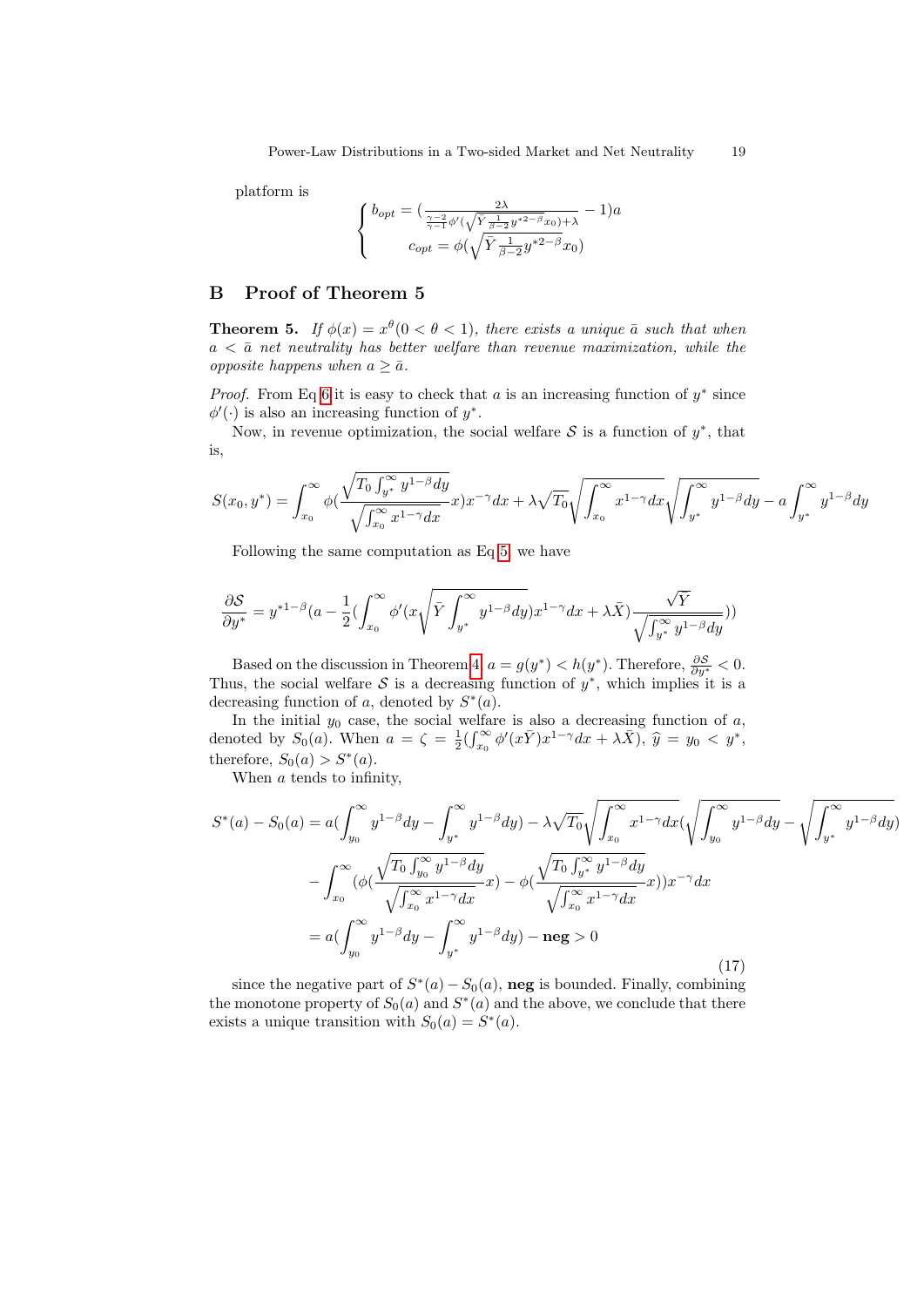#### C Paris Metro Pricing

Can we extend our analysis to study net neutrality under its interpretation of "non-differentiation"? In this section we analyze a simple model of this sort. Suppose that the ISP splits the pipe, assumed to be of capacity one, into two channels, the pay channel of capacity  $B_1 \leq 1$ , and the free channel with capacity  $1 - B_1$ . CPs can choose between the two (we assume the decision is binary). If a CP of type  $y$  uses the free chanel it is charged zero, but if it uses the paying channel it is charged by. Consumers have access to content transmitted through both channels.

We can now calculate the speed at the two channels. Thus the speed function of pay channel is  $\frac{B_1 T_0}{T_1}$  where  $T_1$  is the traffic of the payhannel, which is measured as follows:

$$
T_1 = \int_{x_t}^{\infty} \int_{y_t}^{\infty} \frac{B_1 T_0}{T_1} xy dp_{\gamma}(x) dp_{\beta}(y) = \frac{B_1 T_0}{T_1} \int_{x_t}^{\infty} \int_{y_t}^{\infty} x^{1-\gamma} y^{1-\beta} dx dy
$$
  
=  $\sqrt{B_1 T_0 \int_{x_t}^{\infty} x^{1-\gamma} dx \int_{y_t}^{\infty} y^{1-\beta} dy}$ 

where  $y_t$  is the threshold type of content providers for inclusion in the paying channel.

We assume that  $a = 0$ , and hence no content providers drop out completely.

Similarly, the traffic of Channel II  $T_2$  is denoted as  $T_2 = \sqrt{(1 - B_1)T_0 \int_{x_t}^{\infty} x^{1 - \gamma} dx \int_{y_0}^{y_t} y^{1 - \beta} dy}$ To maximize revenue,

<span id="page-19-0"></span>
$$
c = \phi\left(\left(\int_{y_0}^{y_t} \frac{(1 - B_1)T_0}{T_2} y^{1 - \beta} dy + \int_{y_t}^{\infty} \frac{B_1 T_0}{T_1} y^{1 - \beta} dy\right) x_t\right) \tag{18}
$$

<span id="page-19-1"></span>
$$
\lambda y_t \int_{x_t}^{\infty} \frac{B_1 T_0}{T_1} x^{1-\gamma} dx - b y_t = \lambda y_t \int_{x_t}^{\infty} \frac{(1 - B_1) T_0}{T_2} x^{1-\gamma} dx \tag{19}
$$

Hence this decision problem is equivalent to the following optimization problem:

$$
\max_{x_t, y_t, B_1} R(x_t, y_t, B_1) = c \int_{x_t}^{\infty} x^{-\gamma} dx + b \int_{y_t}^{\infty} y^{1-\beta} dy \tag{20}
$$

s.t. 
$$
x_t \ge x_0, y_t \ge y_0
$$
  
\n
$$
\frac{B_1 T_0}{T_1} \ge \frac{(1 - B_1) T_0}{T_2}
$$
\n
$$
0 \le B_1 \le 1
$$
\n(21)

where  $c$  and  $b$  satisfy Eq. [18,](#page-19-0) Eq. [19.](#page-19-1) The figure below shows how the optimal  $B_1, x_t, y_t$  depend on  $\gamma, \beta, \lambda$ .

In all experiments, we assume  $\phi(x) = x^{1/2}$  and  $\lambda$  is very small (with large  $\lambda$ may lead the model will degenerates to one-channel case). We see that  $\gamma$  has a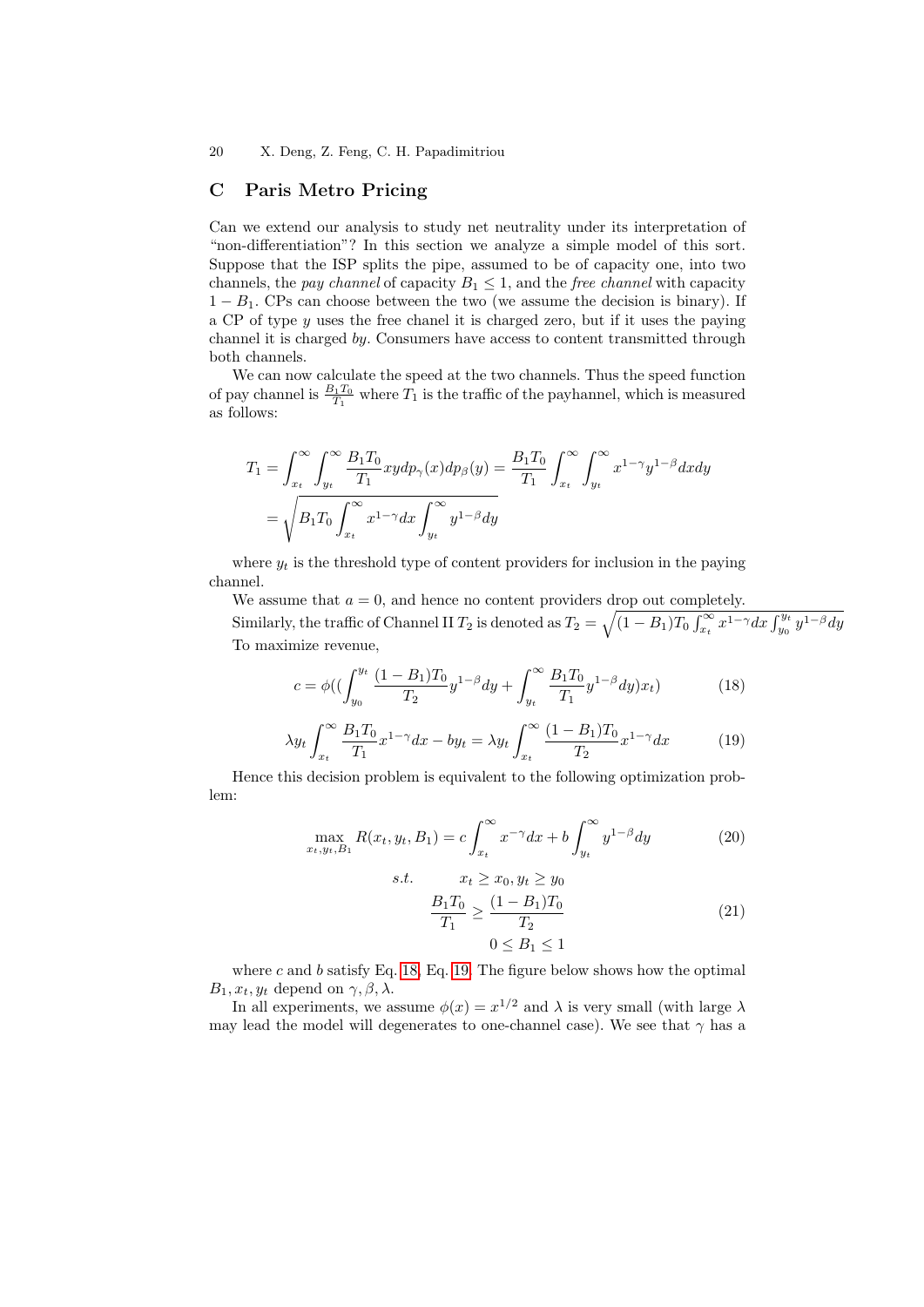threshold behavior: below the threshold, the two-channel model will degenerate to one-channel case. Above the threshold, the two-channel model has performance better than the one-channel model. In addition, we find that if  $\lambda$  is small enough and  $\gamma$  exceeds the threshold, the optimal  $B_1$  is only related to  $\beta$  (see Fig. [3\)](#page-21-0).



Fig. 2. Optimal  $B_1$  based on different  $\gamma$ s and  $\beta$ s.

Finally,  $x_t = x_0$  persists in the two-channel model:

**Theorem 6.** If  $\phi(\cdot)$  is a increasing concave function and  $\forall x \geq 0, \phi(x) \geq 0$ , in the two-channel model, the optimal  $x_t$  is always be  $x_0$  for any  $a$ .

Proof. The revenue function of two-channel platform can be represented as follows:

$$
R(x_t, y_t, B_1) = c \int_{x_t}^{\infty} x^{-\gamma} dx + b \int_{y_t}^{\infty} y^{1-\beta} dy
$$
  
\n
$$
= \phi \left( \int_{y_0}^{y_t} \frac{(1 - B_1)T_0}{T_2} y^{1-\beta} dy + \int_{y_t}^{\infty} \frac{B_1 T_0}{T_1} y^{1-\beta} dy \right) x_t \int_{x_t}^{\infty} x^{-\gamma} dx
$$
  
\n
$$
+ \lambda \int_{x_t}^{\infty} x^{1-\gamma} dx \left( \frac{B_1 T_0}{T_1} - \frac{(1 - B_1)T_0}{T_2} \right) \int_{y_t}^{\infty} y^{1-\beta} dy
$$
  
\n
$$
= \phi \left( \frac{\sqrt{T_0} (\sqrt{\int_{y_t}^{\infty} y^{1-\beta} dy} \sqrt{B_1} + \sqrt{\int_{y_0}^{y_t} y^{1-\beta} dy} \sqrt{1 - B_1})}{\sqrt{\int_{x_t}^{\infty} x^{1-\gamma} dx}} x_t \right) \int_{x_t}^{\infty} x^{-\gamma} dx
$$
  
\n
$$
+ \lambda \sqrt{\int_{x_t}^{\infty} x^{1-\gamma} dx} \sqrt{T_0} \left( \frac{\sqrt{B_1}}{\sqrt{\int_{y_t}^{\infty} y^{1-\beta} dy}} - \frac{\sqrt{1 - B_1}}{\sqrt{\int_{y_0}^{y_t} y^{1-\beta} dy}} \right) \int_{y_t}^{\infty} y^{1-\beta} dy
$$
  
\n(22)